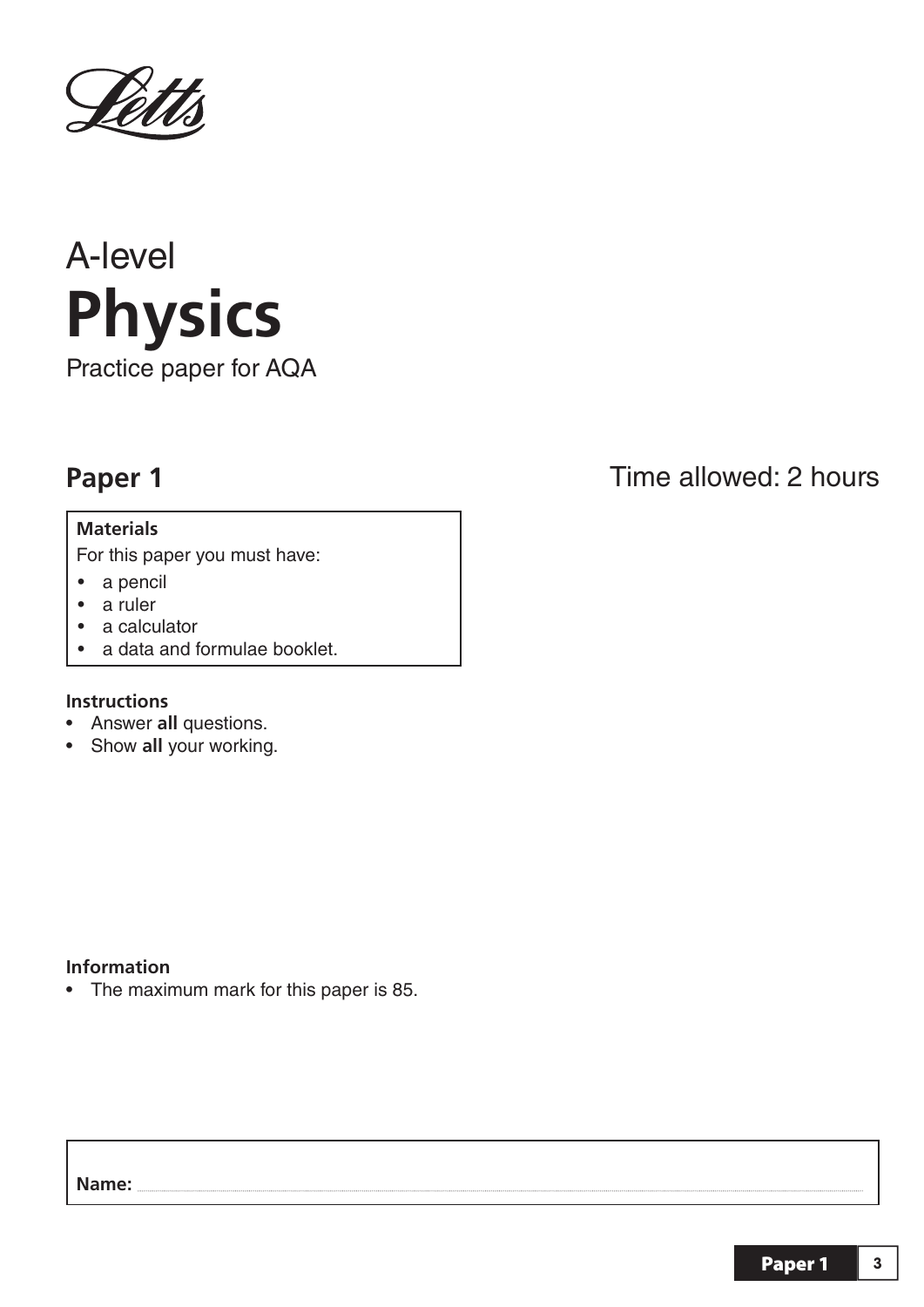## **Section A**

#### Answer **all** questions in this section.

| 0 1                     | A strange particle, the K <sup>-</sup> kaon, reacts with a proton and forms a particle X and a K <sup>+</sup> kaon. |
|-------------------------|---------------------------------------------------------------------------------------------------------------------|
|                         | $\boxed{0}$ 1 $\cdot$ 1 Write an equation for this reaction.<br>[1 mark]                                            |
|                         | <b>0</b> 1 $\cdot$ 2 Show that the charge of particle X is -1.<br>[1 mark]                                          |
| $\vert 0 \vert 1 \vert$ | 3 Deduce the baryon number and strangeness of particle X.<br>[2 marks]                                              |
|                         |                                                                                                                     |
|                         | $\boxed{0}$ 1. 4 Determine the quark structure of particle X.<br>[3 marks]                                          |

quark structure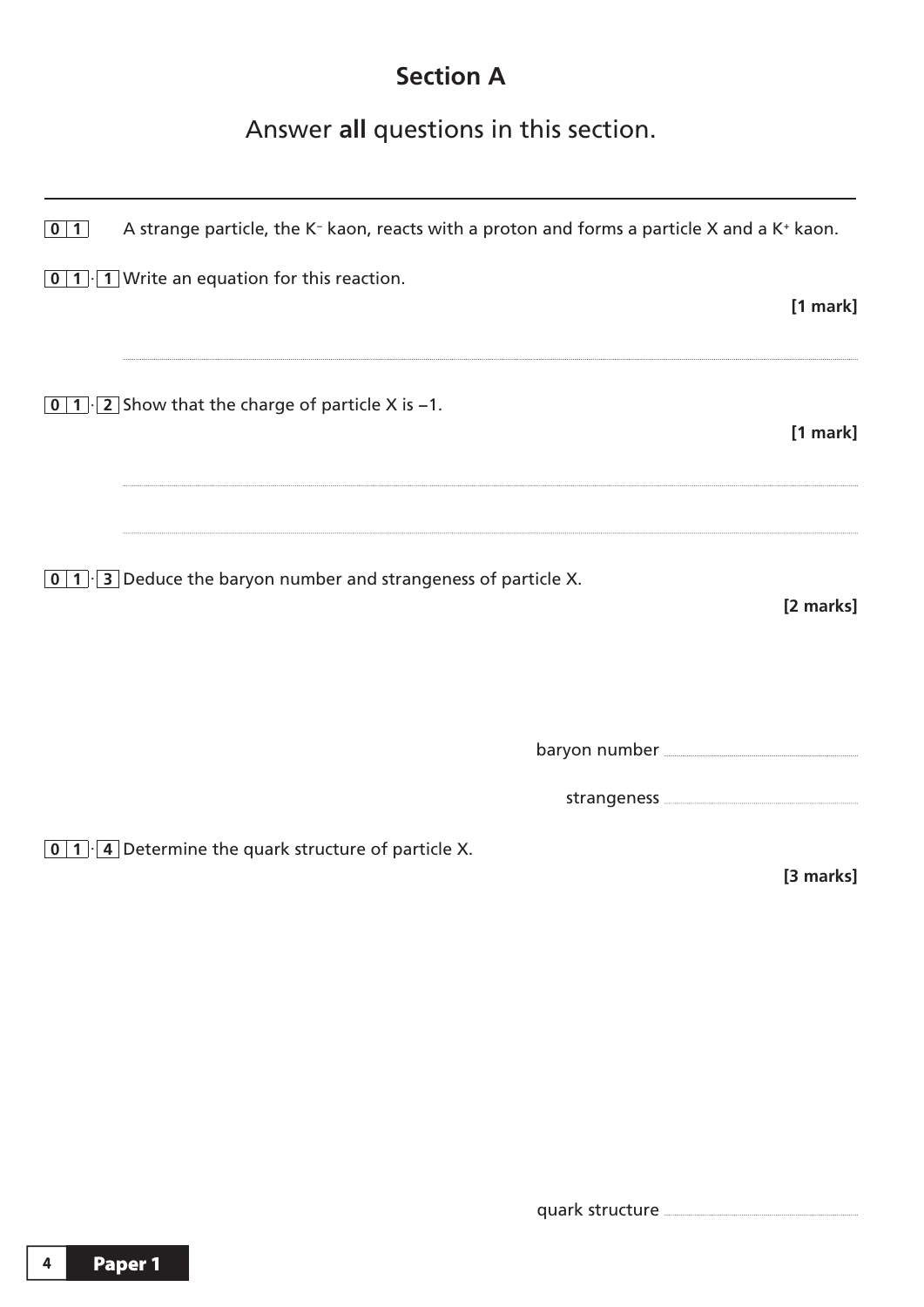**0 2** · **1** A student wants to find the resistance of component X, shown in **Figure 1**. There is no ohmmeter, but other electrical equipment is available. Complete this circuit diagram to show how you would measure the resistance of X.

**[2 marks]**

**Figure 1**



The student sets up the circuit in **Figure 2**, which contains component X.



The resistance of X is 100  $\Omega$ .

**0 2** · **2** Calculate the total resistance and the current in the circuit.

**[4 marks]**

current mA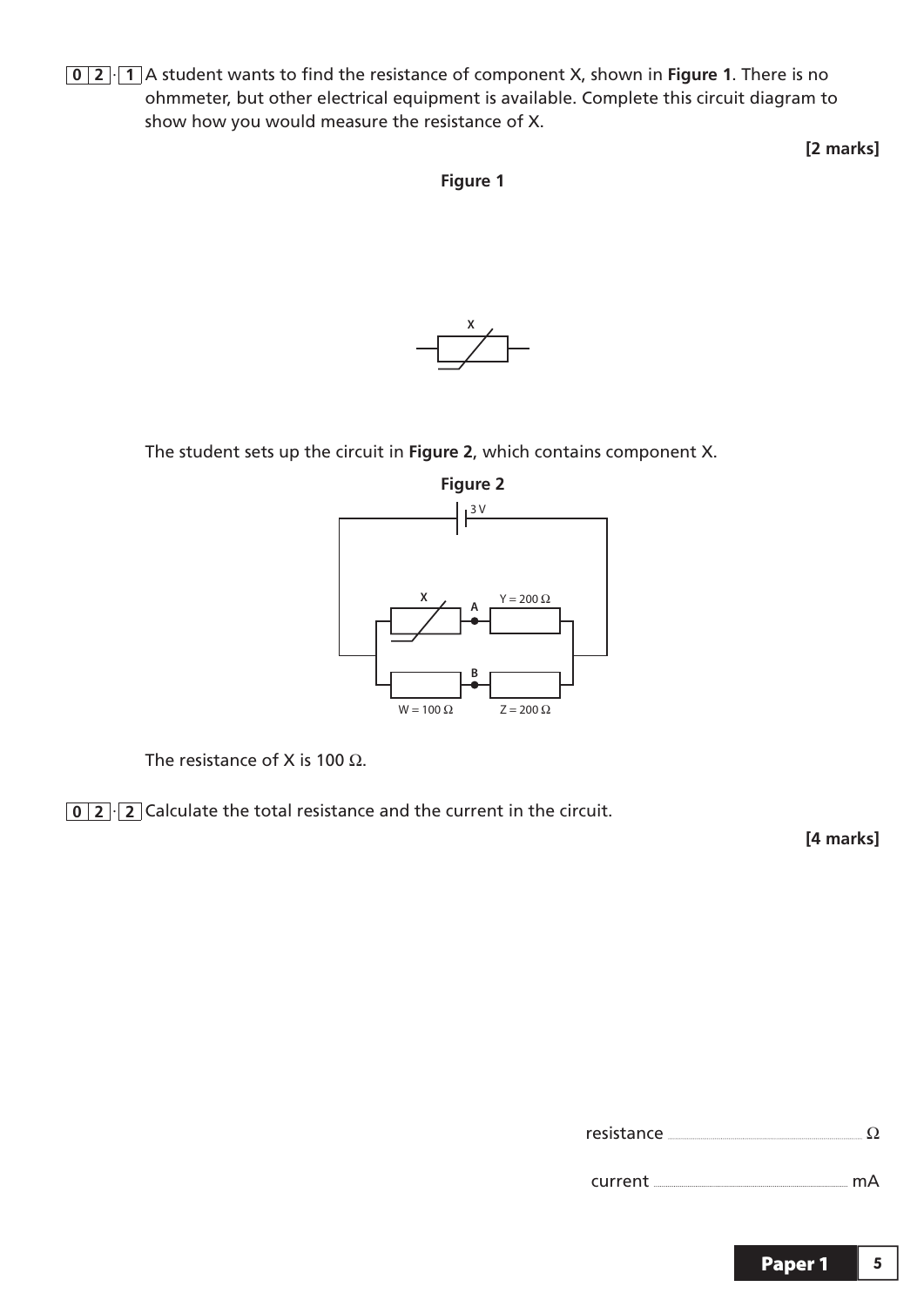| $0$   2 $\cdot$ 3   An ammeter is connected between points A and B. State and explain the current recorded<br>by the ammeter. |           |
|-------------------------------------------------------------------------------------------------------------------------------|-----------|
|                                                                                                                               | [2 marks] |
|                                                                                                                               |           |
| 0 2 $\cdot$ 4 The resistance of component X decreases to 50 $\Omega$ .                                                        |           |
| Suggest why the resistance decreased. Explain your answer.                                                                    |           |
|                                                                                                                               | [2 marks] |
| $\boxed{0}$ 2 $\cdot$ 5 State and explain the effect of this change on the current between A and B.                           | [3 marks] |
|                                                                                                                               |           |
|                                                                                                                               |           |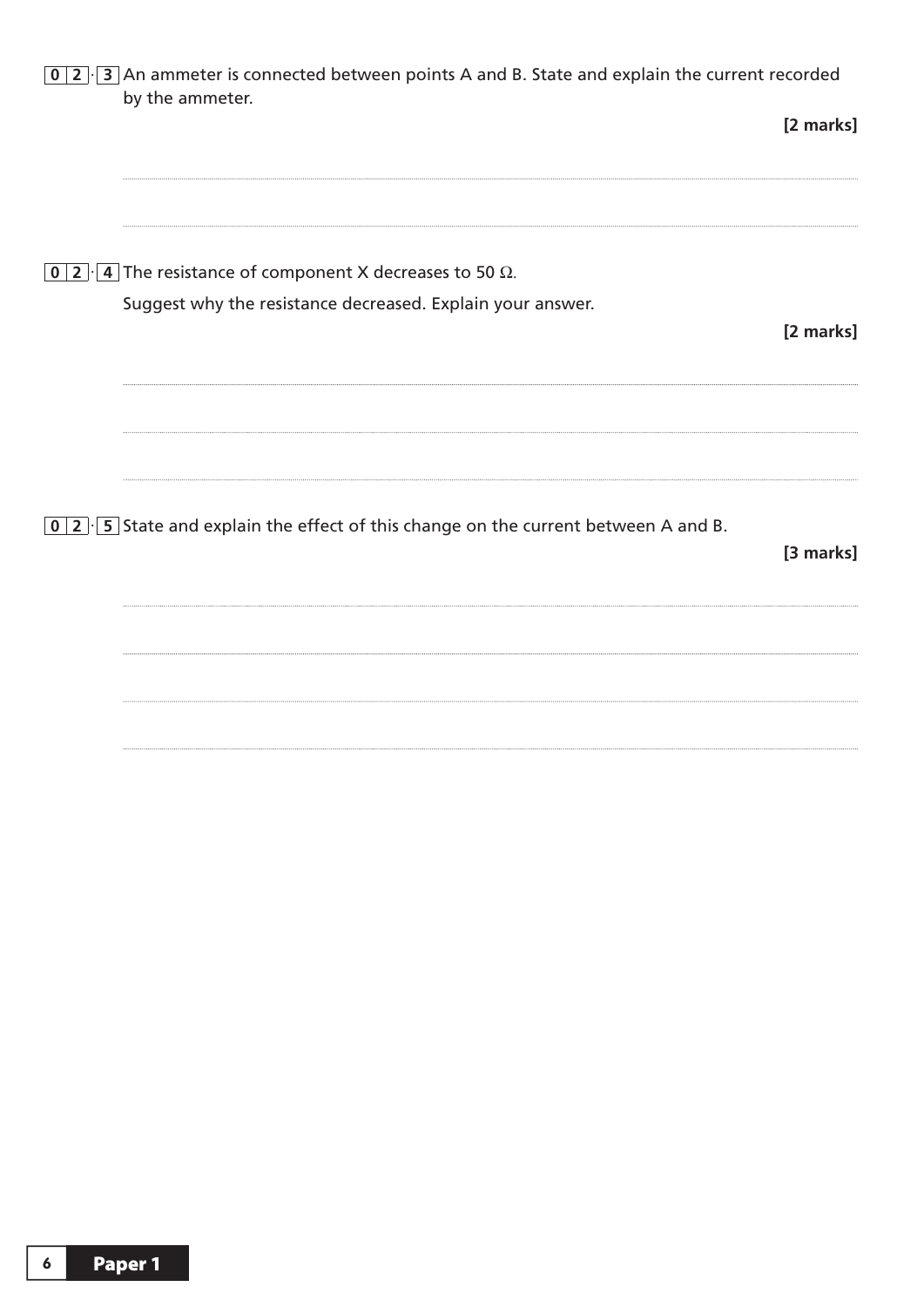- **0 3** Gliders move along a horizontal linear air track with negligible friction supported by a cushion of air.
- **0 3** · **1** A glider of mass 0.40 kg is moving with velocity 0.30 m s−1 towards a stationary glider of mass 0.25 kg. The gliders collide and stick together. Show that their final velocity is about 0.2 m s<sup>-1</sup>.

**[3 marks]**

**0 3** · **2** The gliders reach the end of the track and rebound from a fixed barrier, travelling back at the same speed. Determine the change in momentum when the gliders rebound.

**[1 mark]**

| momentum |  |  |  |  |
|----------|--|--|--|--|
|----------|--|--|--|--|

**0 3** · **3** In the next experiment two gliders C and D each of mass 0.20 kg are travelling towards each other and make an elastic collision.

Compare and contrast an elastic collision and an inelastic collision.

**[2 marks]**

**0 3** · **4** The velocity of C is 0.30 m s−1 and of D is −0.20 m s−1. After collision the final velocity of D is 0.30 m s−1. Calculate the final velocity of C and show whether the collision is elastic.

**[5 marks]**

final velocity of C  $\frac{m_1}{m_2}$  m s<sup>-1</sup>

elastic or inelastic?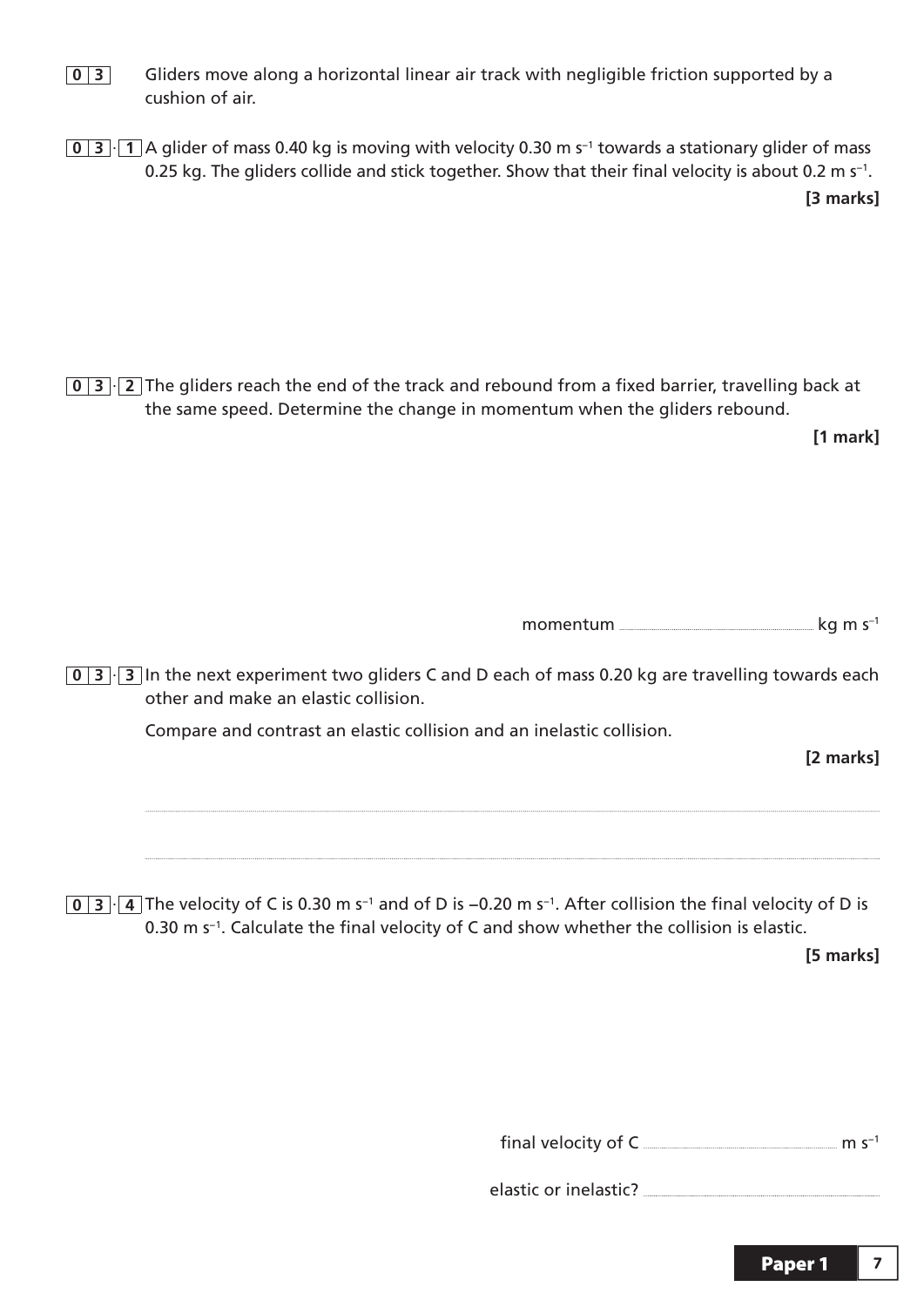- **0 4** A spring is suspended vertically and extends 0.14 m when a mass of 0.31 kg is hung on its lower end.
- **0 4** · **1** Show that the spring constant of the spring is about 20 N m−1.

**[2 marks]**

**0 4** · **2** The spring is pulled down slightly and released so that it oscillates with simple harmonic motion about the equilibrium position with an amplitude of 0.025 m.

Calculate the period of the oscillation.

**[1 mark]**

period services and services of the services of the services of the services of the services of the services of the services of the services of the services of the services of the services of the services of the services o

**0 4** · **3** Explain at what point in the oscillation the tension in the spring will be at maximum value and calculate this maximum tension.

**[3 marks]**

maximum tension **N** 

**0 4** · **4** The mass and spring are taken to the Moon. Vertical oscillations with the same amplitude are set up in exactly the same way. Without further calculation, comment on the changes, if any, that you would expect to the period of oscillation and the maximum tension.

**[3 marks]**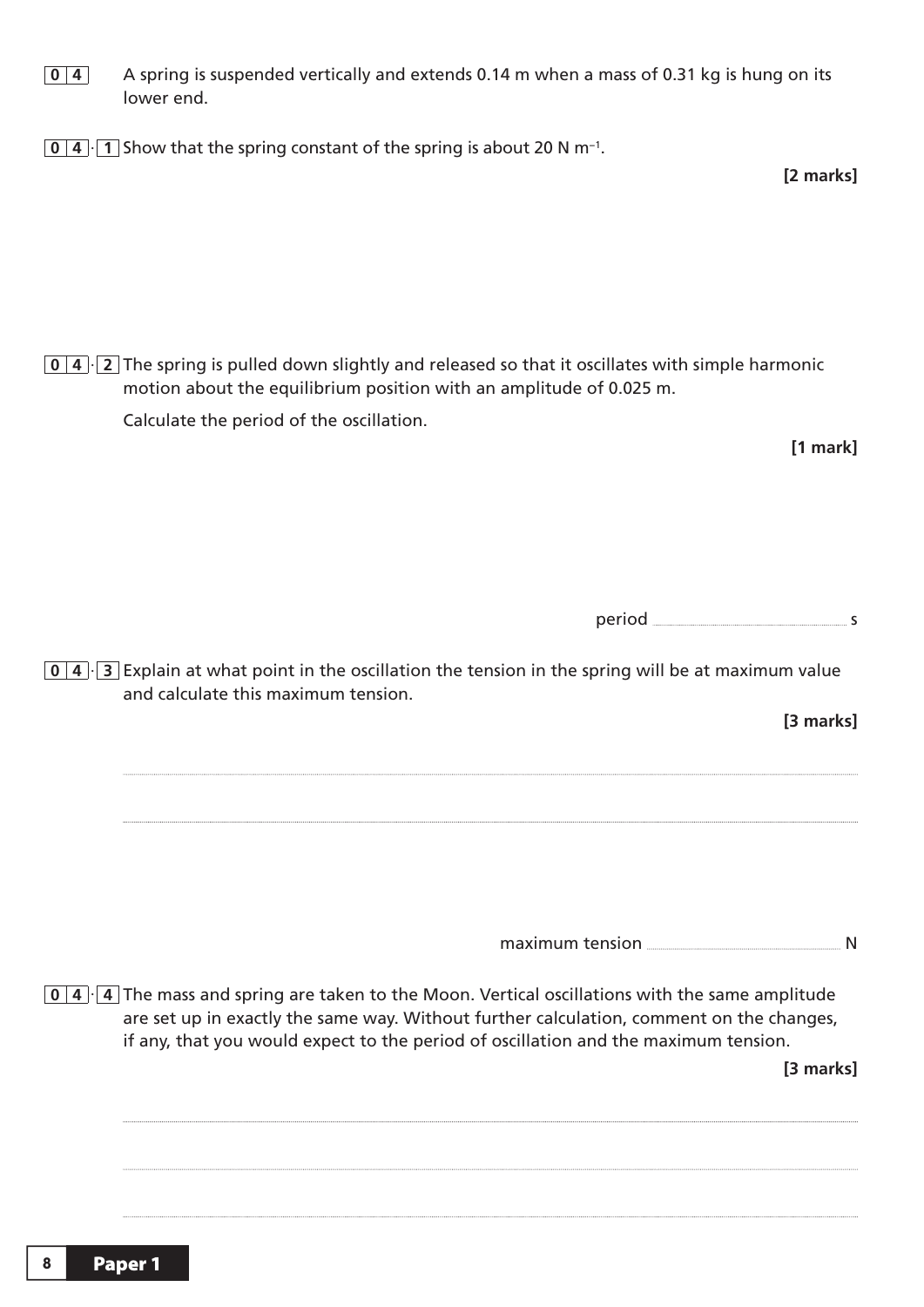**0 5** A marble of mass 6.0 g is rolled down the plastic track shown in **Figure 3**. Z is 0.10 m higher than Y. The path through Z is part of a circle of radius 0.75 m. Assume that friction is negligible. **Figure 3 X Z** 0.40 m 0.10 m <u> - - - - - - - - - - - - - - -</u> **Y** A marble is released at X, which is 0.40 m higher than Y. **0 5** · **1** Calculate the speed of the marble at Y. **[2 marks]** speed **m** s<sup>−1</sup> **0 5** · **2** Calculate the speed of the marble at Z. **[2 marks]** speed m s−1

**0 5** · **3** Draw a diagram showing the forces on the marble at Z and calculate the reaction between the track and the marble at Z.

**[4 marks]**

reaction N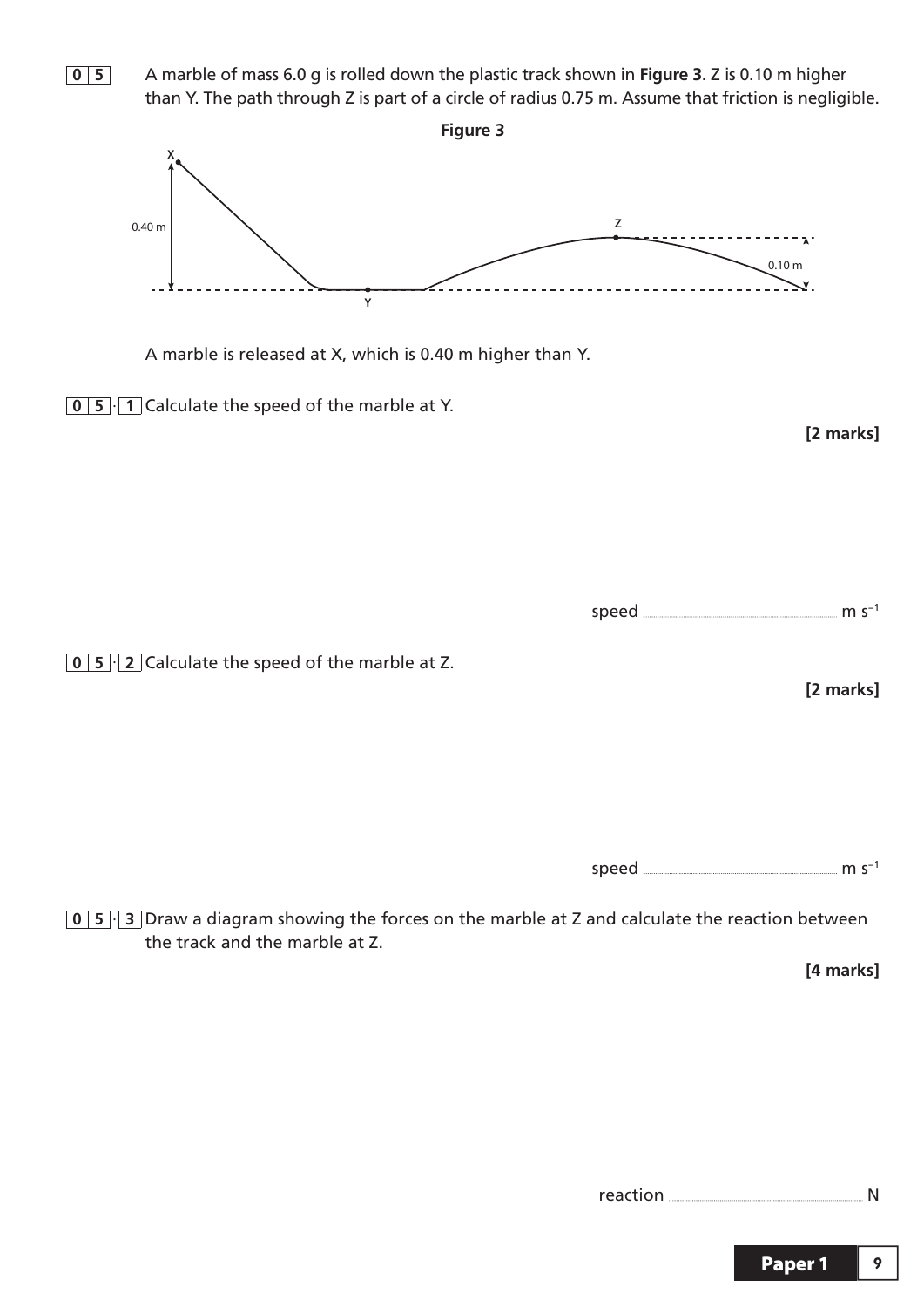#### The invention of the blue LED

Light-emitting diode (LED) technology is based on electroluminescence, which is a phenomenon discovered in 1907 by Henry Joseph Round. Electroluminescence is light emitted when an electric current passes through a material. In 1955 Rubin Braunstein reported that some simple semiconductor diodes emit radiation when current passes through them, but it was not until 1961 that the first practical device – a pure gallium **5**

arsenide (GaAs) crystal with a 900 nm wavelength output – was reported. In 1962 Nick Holonyack developed the first visible red LED, with a wavelength of 660 nm. New semiconductor materials led to LEDs with other colours, but the blue LED was more difficult to achieve. In 1979, Shuji Nakamura invented the first blue

- LED using gallium nitride (GaN), but it was too expensive for commercial use. He **10** improved the design and in 1994 he invented the first low-cost bright blue LED. The blue LED made white light possible because our eyes see a combination of red, green and blue, or of yellow and blue, as white light. One way to make a white LED is to use a phosphor coating to absorb some of the blue light and emit yellow light.
- This results in a spectrum of yellow (maximum output at wavelength 580 nm) and **15** blue (maximum output at 450 nm), which we see as white light.
- **0 6** · **1** State the wavelength region of the electromagnetic spectrum of the radiation from the first practical device (line 6).

**[1 mark]**

**0 6** · **2** Show that the frequency of the first red LED (line 7) is 4.5 × 10−14 Hz and calculate the energy of 1 photon in electronvolts.

**[3 marks]**

energy eV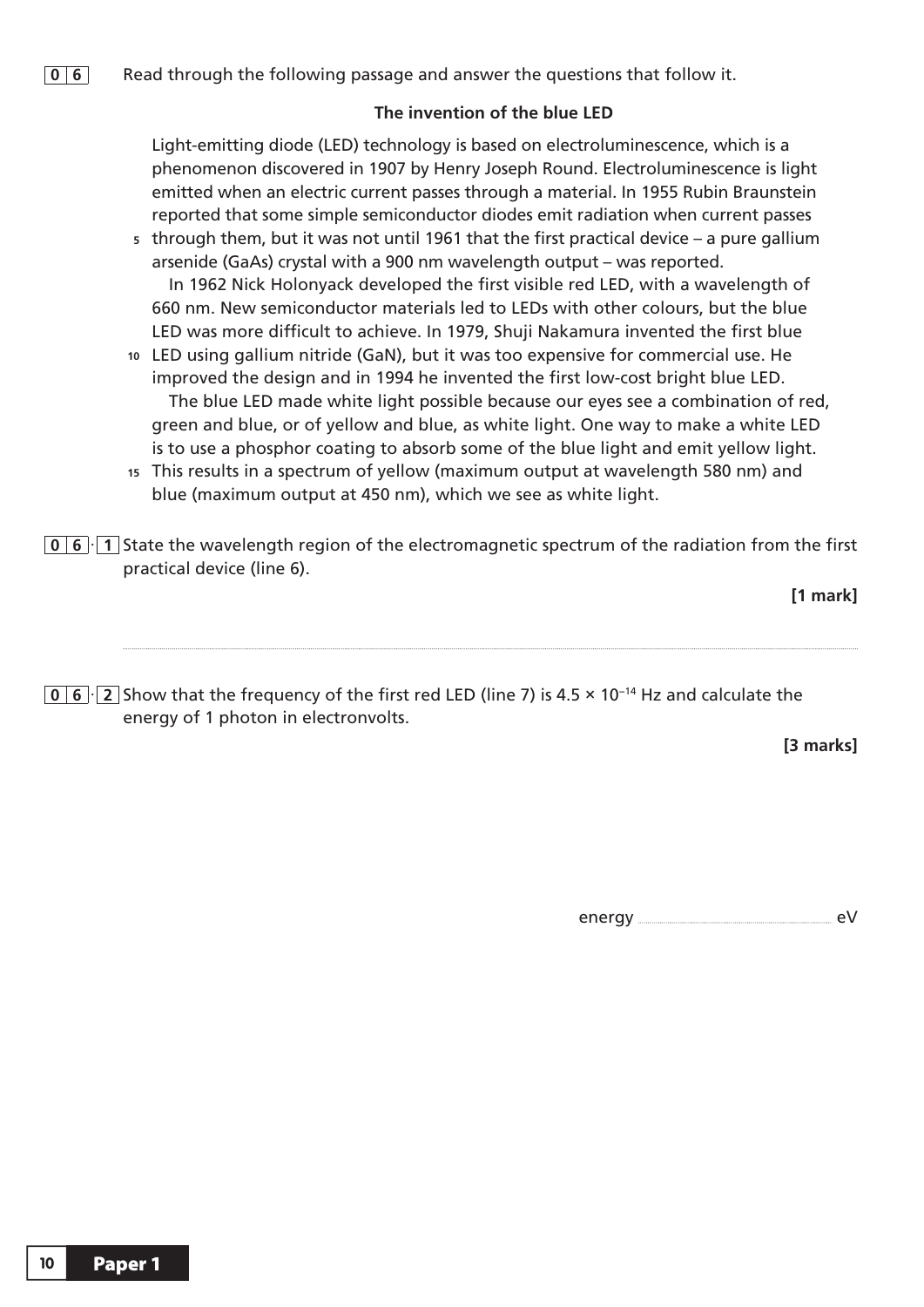**0 6** · **3** Describe the process that takes place in an atom in the phosphor coating that produces yellow light (line 14).

**[2 marks] 0 6** · **4** A student suggests that the red LED could be used with phosphor coatings that emit green light of wavelength 550 nm, and blue light of wavelength 450 nm to produce white light. Explain whether this is possible. **[2 marks] 0 6** · **5** The white light LED described in lines 13 to 16 is viewed using a spectrometer and a diffraction grating with 1500 lines per mm. Calculate the first order angle at which the centre of the blue line is seen. **[2 marks]** angle such angle angle angle and the set of the set of the set of the set of the set of the set of the set of the set of the set of the set of the set of the set of the set of the set of the set of the set of the set of th **0 6** · **6** Describe the spectrum that would be seen with the spectrometer. **[2 marks]**

**END OF SECTION A**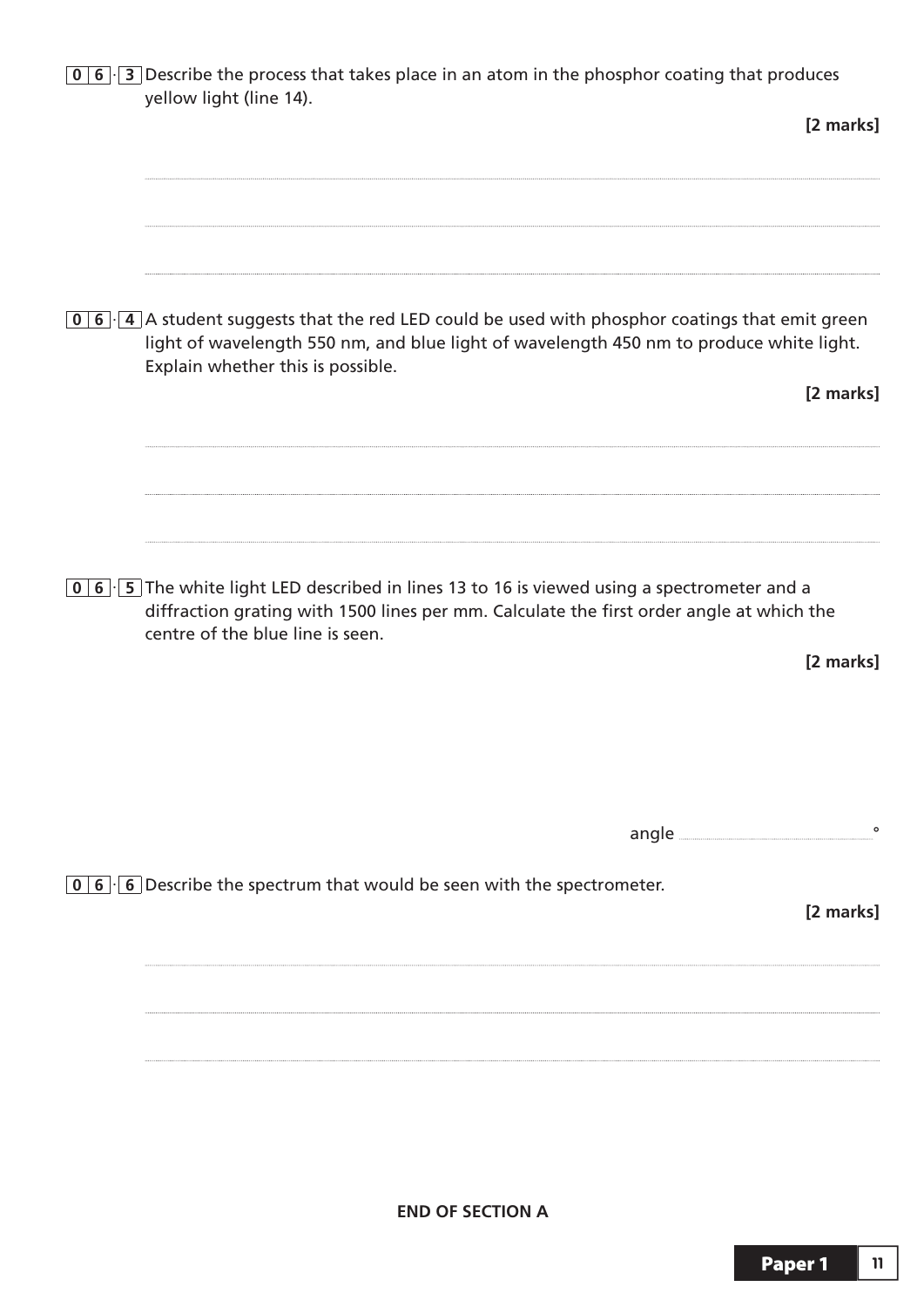#### **Section B Section B**

#### Each of questions **7** to **31** is followed by four responses, **A**, **B**, **C** and **D**. For each question select the best response.

| Only one answer per question is allowed.                                                                       |  |
|----------------------------------------------------------------------------------------------------------------|--|
| For each answer completely fill in the circle alongside the appropriate answer.                                |  |
| <b>WRONG METHODS</b><br>$\odot$<br><b>CORRECT METHOD</b>                                                       |  |
| If you want to change your answer, you must cross out your original answer as shown.                           |  |
| If you wish to return to an answer previously crossed out, ring the answer you now wish to<br>select as shown. |  |

**0 7** A nucleus of  $^{204}_{82}$ Pb absorbs an alpha particle and emits a positron. What is the product nucleus? **[1 mark]**



**0 8** The drag force *F* on a spherical object of radius *r* falling with terminal velocity *v* is given by:

What are the units of *h*?



$$
F=6\pi\eta rv
$$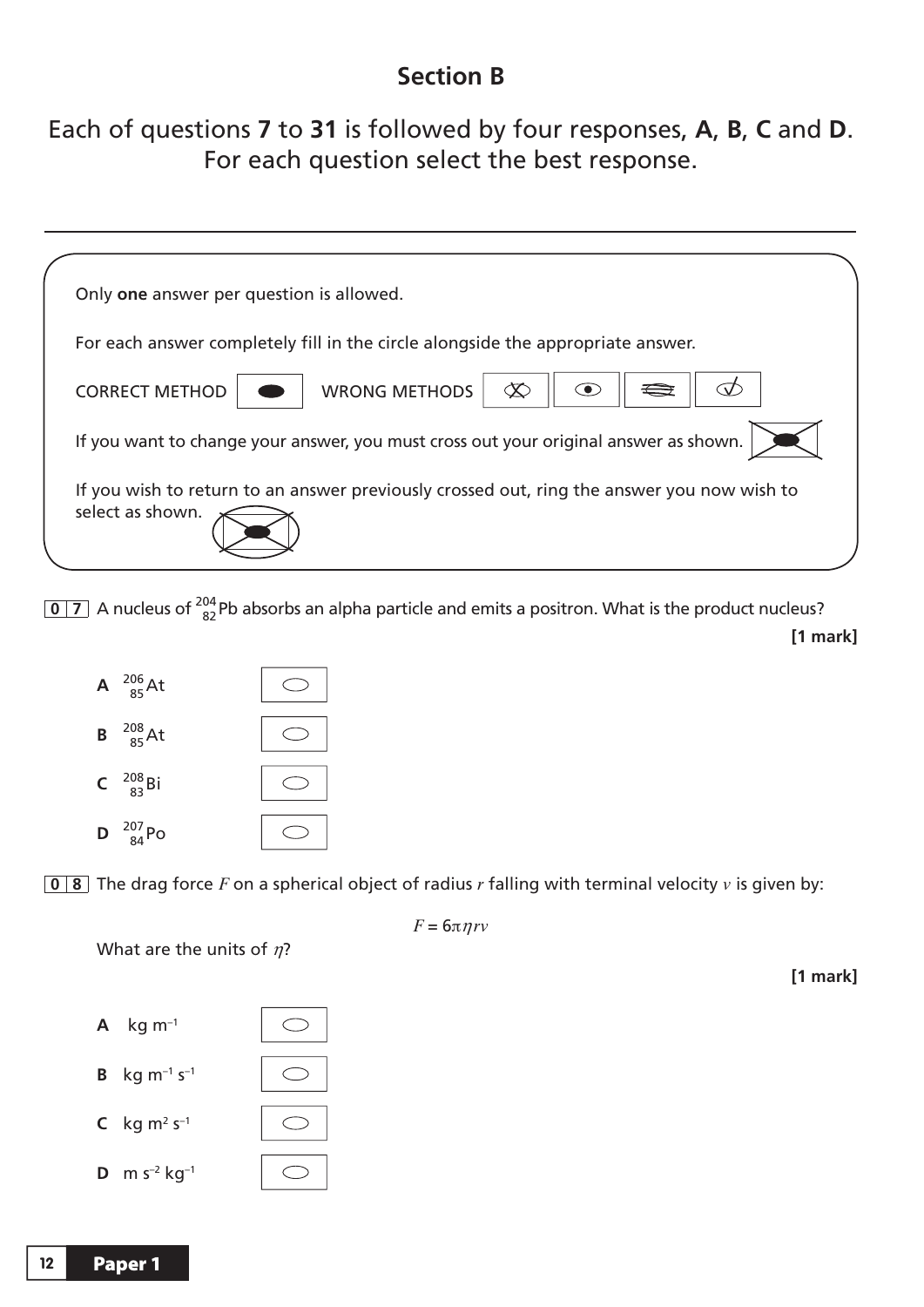**0 9** A metal sheet is placed in a beam of electromagnetic radiation. Photoelectrons are emitted from the surface of the metal. Which list contains all the factors that determine the maximum speed of the emitted electrons?

#### **[1 mark]**

- **A** The frequency of the electromagnetic radiation.  $\bigcirc$ **B** The frequency and the intensity of the electromagnetic radiation. **C** The frequency of the electromagnetic radiation and the work function of the metal. **D** The frequency and the intensity of the electromagnetic radiation and the work function of the metal.
- **10** The diagram shows three energy levels for the outermost electron in an atom.  $\lambda_A \lambda_B$  and  $\lambda_C$  are the wavelengths of the photons emitted when the electrons drop from one energy level to another.



Which of the following statements is correct?

- **A**  $\lambda_{\text{B}} = \lambda_{\text{A}} + \lambda_{\text{C}}$
- **B** If  $\lambda_{\alpha}$  is in the visible region, then  $\lambda_c$  could be in the infrared region.
- **C** The frequency of the radiation with wavelength  $\lambda$ <sub>A</sub> is less than the frequency of the radiation with wavelength  $\lambda_{\rm B}$ .
- **D** If  $\lambda_{\rm B}$  is in the visible region, then  $\lambda_{\rm A}$  could be in the ultraviolet region.





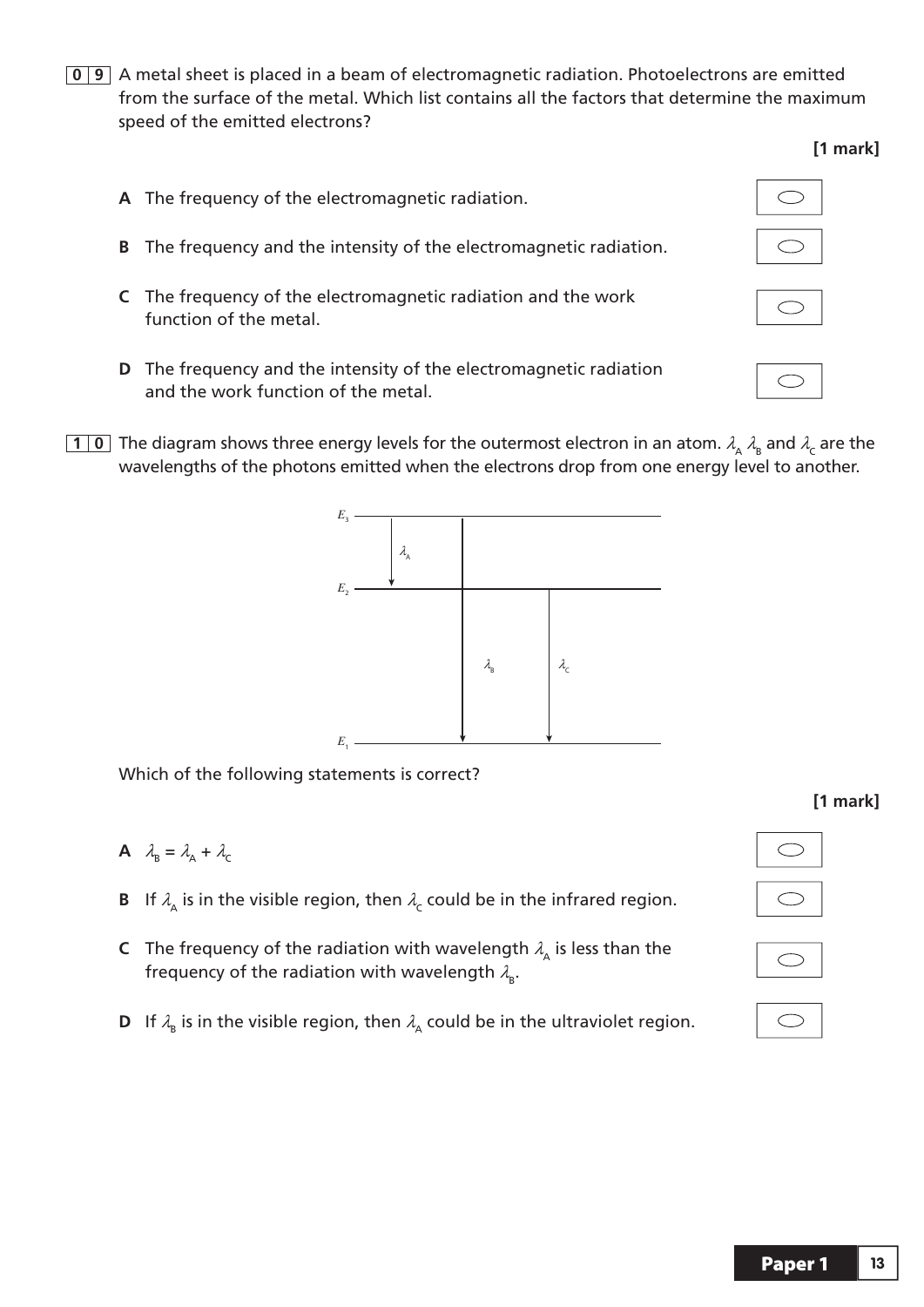**1 1** The diameter of a sphere is measured to be 0.025 (±0.001) m. The volume of the sphere is correctly calculated to be

 $=\frac{4\pi}{3}\left(\frac{d}{2}\right)^3=$  $\parallel$ ⎞ ⎠  $V = \frac{4\pi}{3} \left( \frac{d}{2} \right)$  $3(2)$ 3 8.81 × 10−6 m

 How should the percentage uncertainty in the volume, resulting from the uncertainty in the diameter, be calculated?



**1 2** Considering the alpha particle, the proton and the positron, which particle has the largest charge-to-mass ratio and which has the smallest?

|   | Largest charge-to-mass ratio, $Q/m$ | Smallest charge-to-mass ratio, $Q/m$ |  |
|---|-------------------------------------|--------------------------------------|--|
| A | alpha particle                      | positron                             |  |
| B | positron                            | alpha particle                       |  |
|   | positron                            | proton                               |  |
| D | proton                              | alpha particle                       |  |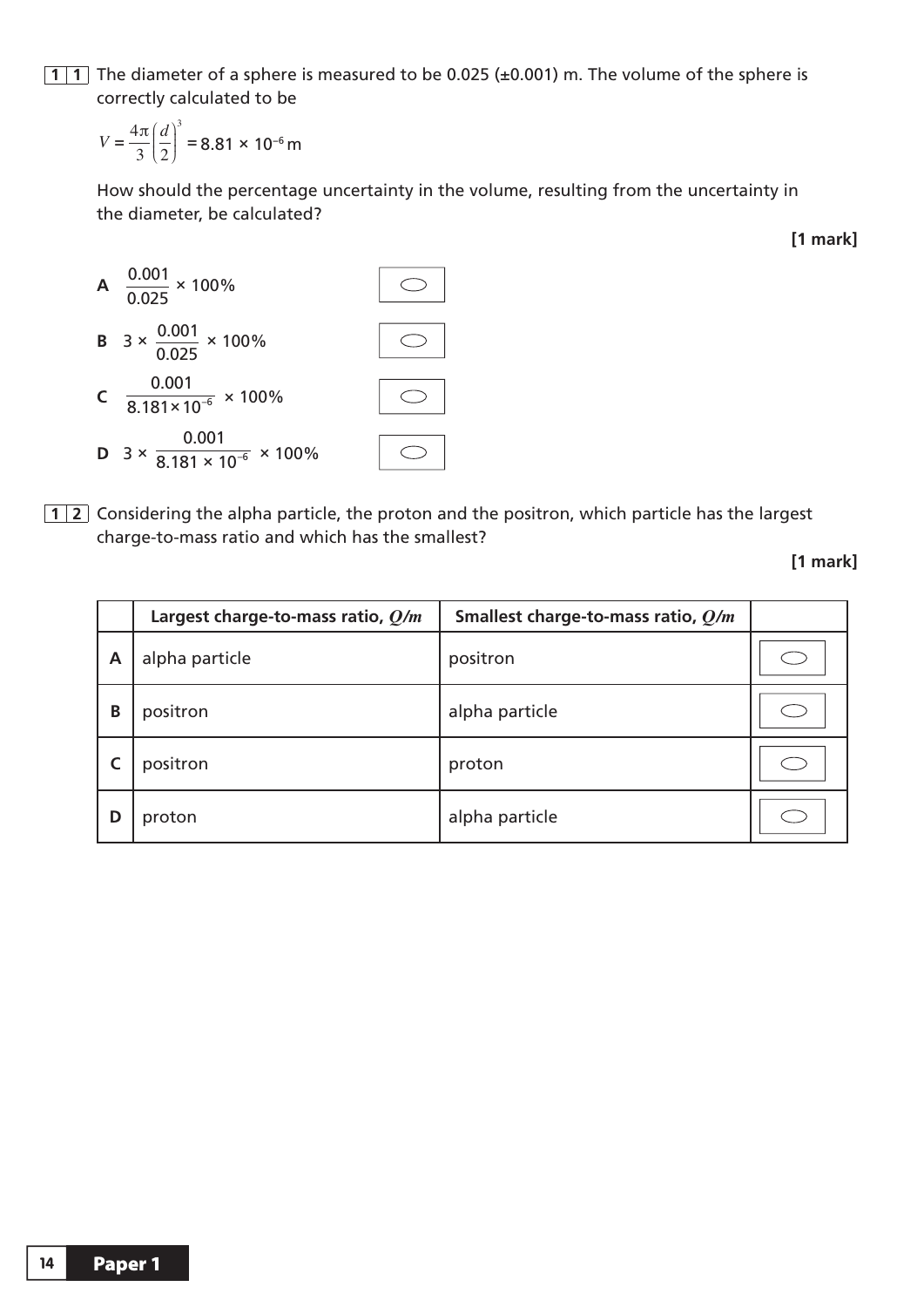**1 3** The frequency of the first harmonic of a string fixed at both ends is 200 Hz. The tension in the wire is doubled. What is the new fundamental frequency?



**1 4** A wire with resistance *R* and length *l* has a circular cross-section with diameter *d*. A second wire with resistance *R* is made of the same material and has a square cross-section of side *d*. What is the length of this second wire?



**1 5** A beam of light passes through a polarising filter with its axis of polarisation at 0° and a second polarising filter with its axis of polarisation at 90°. No light is transmitted. A third polarising filter is placed between the two crossed filters and rotated through 360°.

As the third filter is rotated, which of the following is true?

- **A** No light is transmitted at any angle.
- **B** Some light is transmitted at all angles.
- **C** Some light is transmitted, but only when the third filter has its axis of polarisation at 0°, 45°, 225° or 315°.
- **D** Some light is transmitted whenever the axis of polarisation of the third filter is not 0° or is a multiple of 90°.





|--|

**[1 mark]**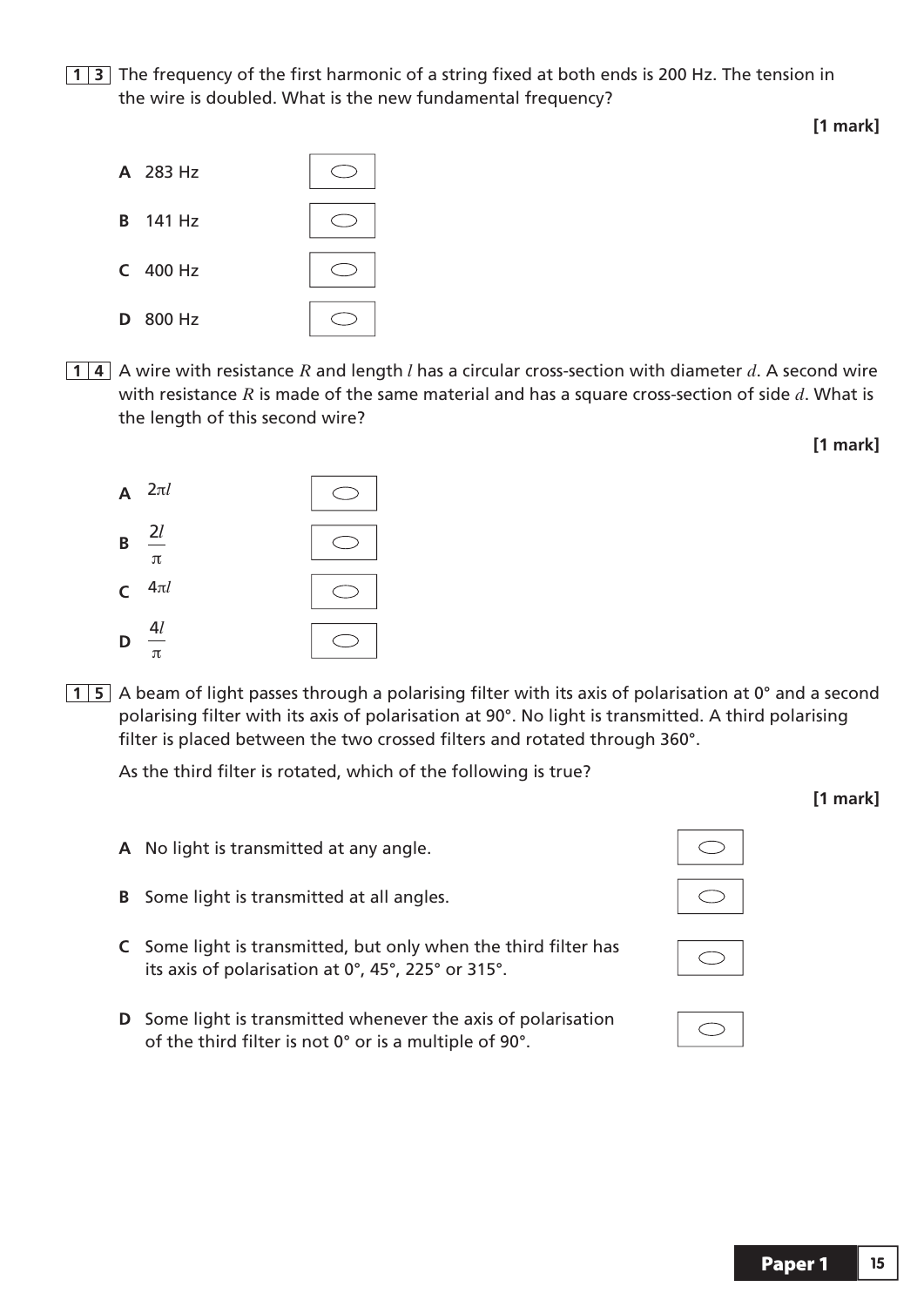**1 6** A light ray incident on the cladding of an optical fibre refracts along the core-cladding boundary as shown.



What is the critical angle at the boundary between the core and the cladding?

speed of light in the core =  $2.02 \times 10^8$  m s<sup>-1</sup> speed of light in the cladding =  $2.08 \times 10^8$  m s<sup>-1</sup>

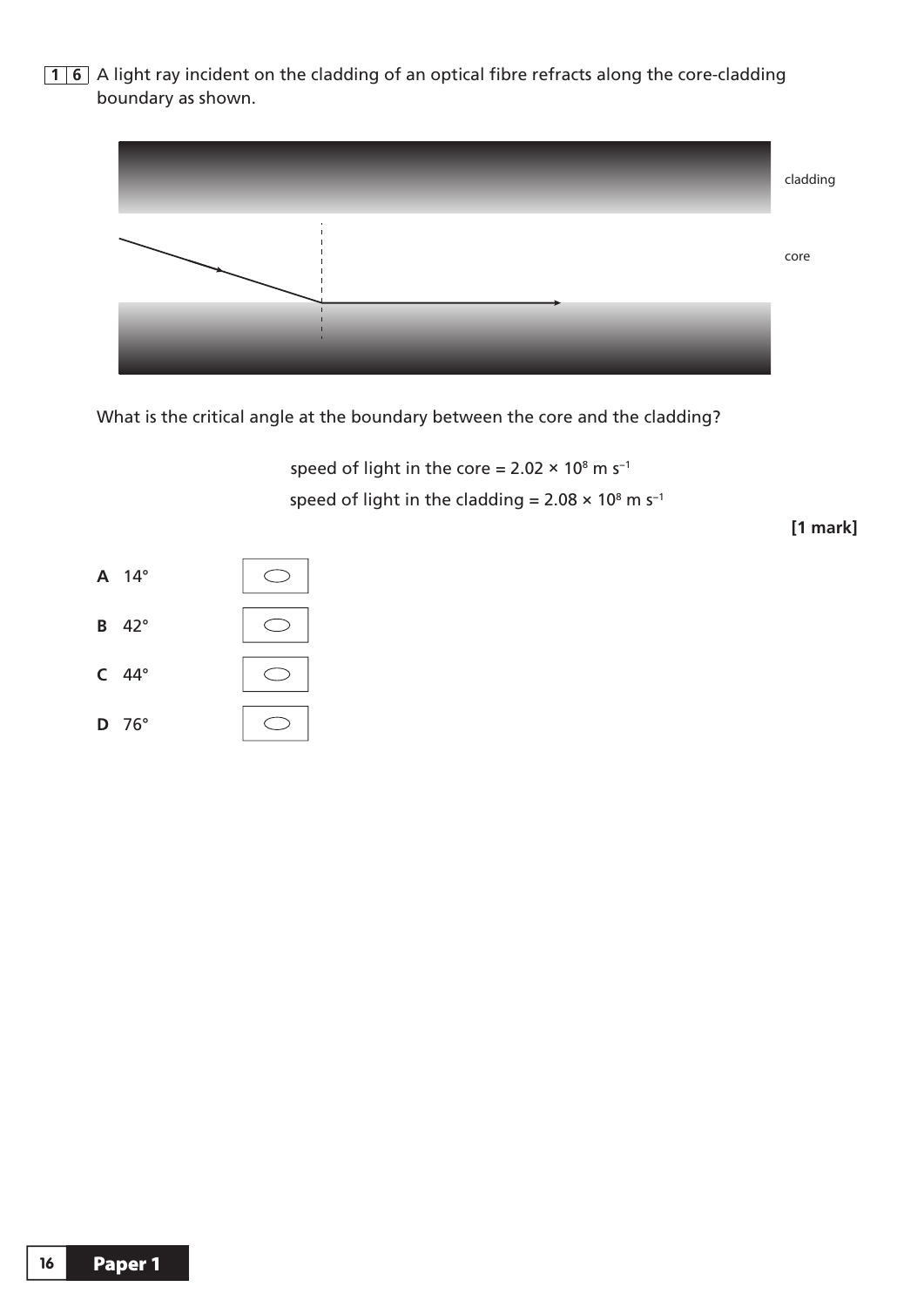**17** An experiment in which microwaves pass through two narrow slits is done in a vacuum.



 The slits act as coherent sources. The microwave detector is moved along the path shown. There is a central maximum intensity. On either side there are evenly spaced intensity maxima and minima.

When the microwave frequency is halved, what change in the pattern is observed?

- **A** The pattern is unchanged. **B** The spacing of the maxima is unchanged, but there is a central minimum.
- **C** The spacing of the maxima is doubled.
- **D** The spacing of the maxima is halved.

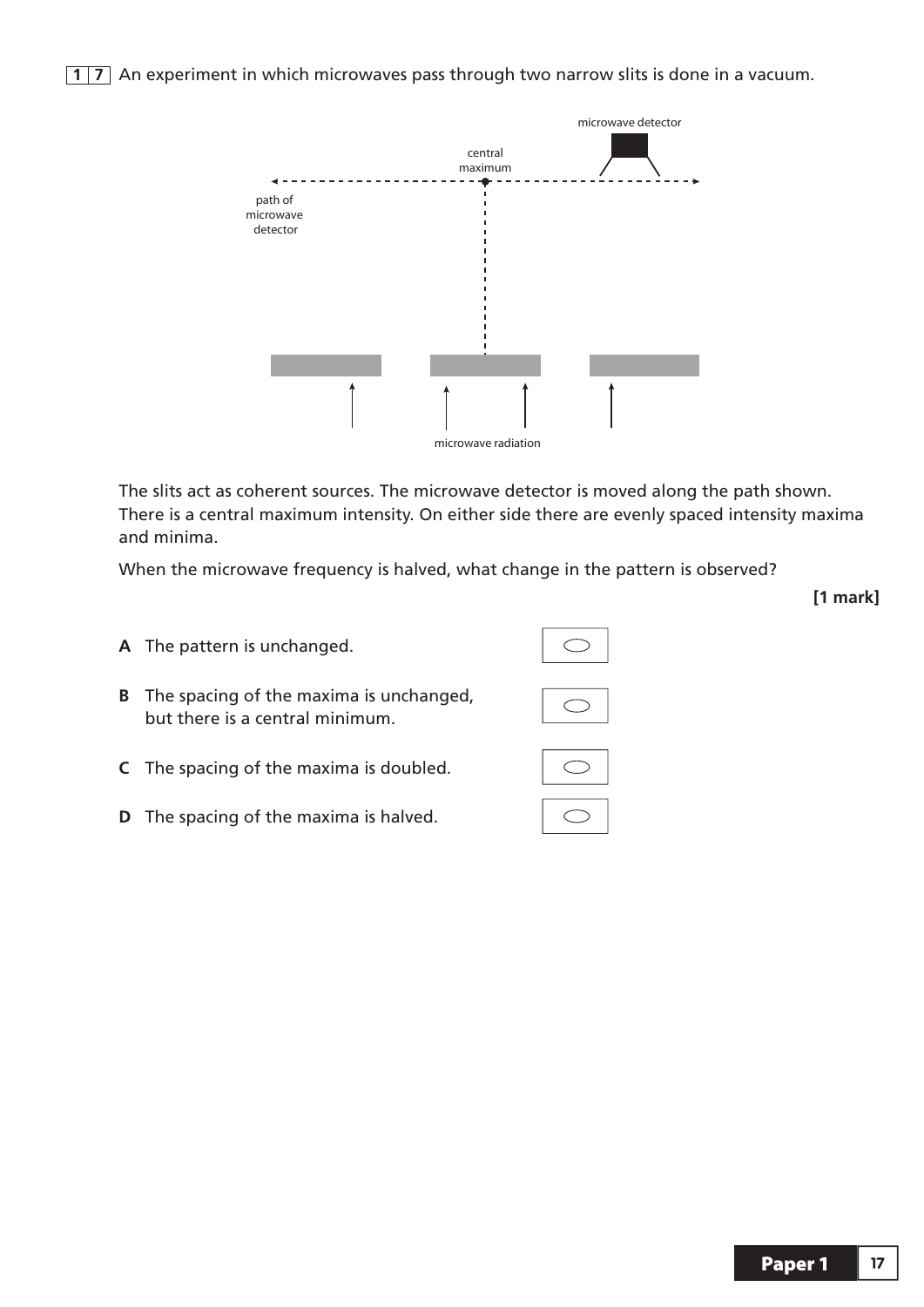**1 8** A uniform 1.0 m beam of weight *W* is supported on a pillar 10 cm from one end and by a rope



 The reaction force from the pillar is *F* and the tension in the rope is *T*. What is the ratio *T:F?* 

| A 1:3        |  |
|--------------|--|
| <b>B</b> 1:2 |  |
| $C$ 2:1      |  |
| $D$ 3:1      |  |

attached 30 cm from the other end.

**1 9** Three forces *A*, *B* and *C* act on the rim of a disc. Forces *A* and *B* are both 10 N and form a couple. Which diagram shows the correct force *C* for the disc to be in equilibrium?

**[1 mark]**

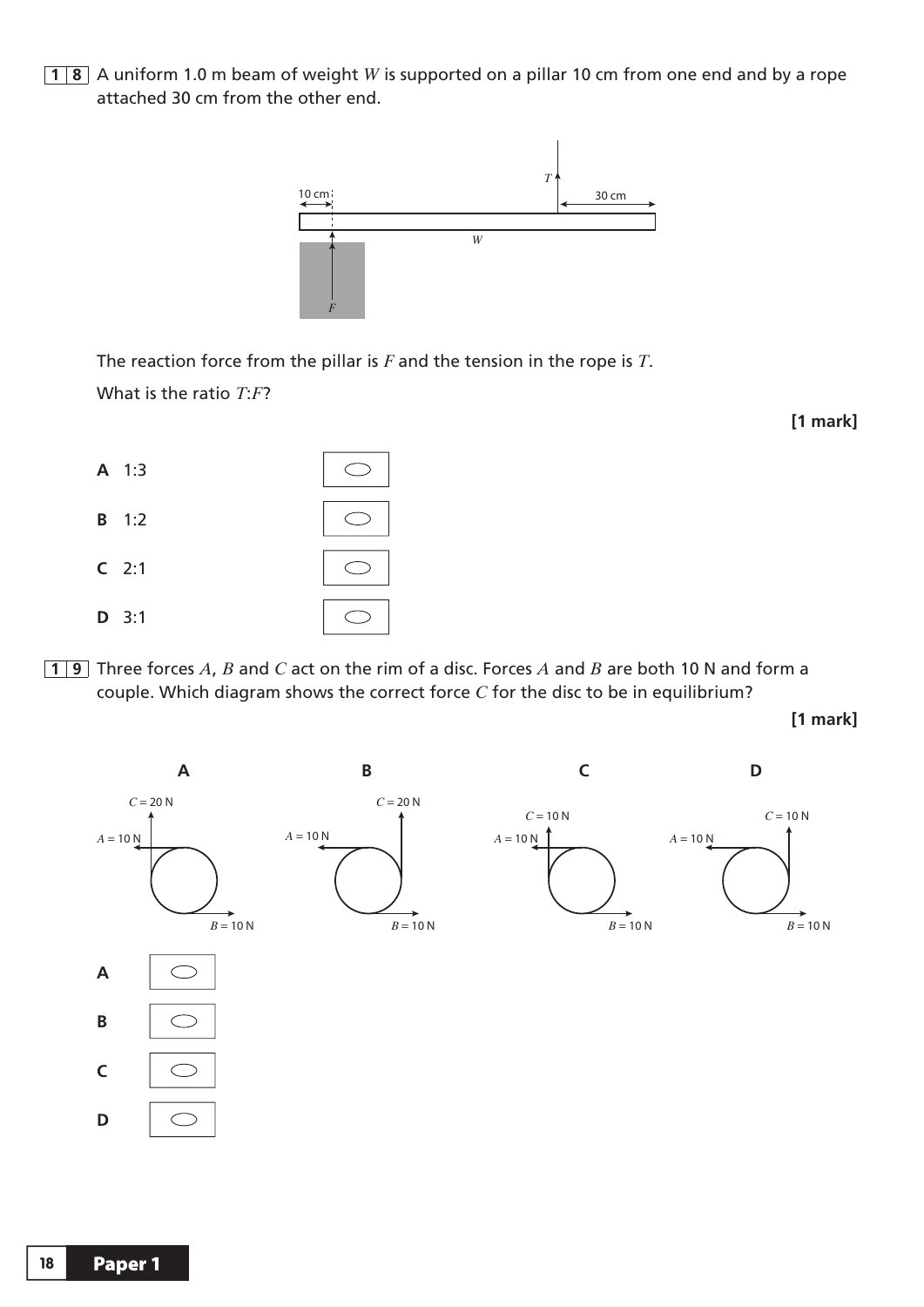**2 0** An object of mass 0.5 kg moves due South on a horizontal frictionless table with a speed of 3 m s−1. A constant force 0.2 N due East acts on it for 10 s. What is the resultant velocity of the object?



**2 1** Two identical springs with spring constant *k* can be joined in parallel or in series.



Which line of the table correctly shows the spring constant in each case?

**[1 mark]**

|   | <b>Series combination</b>                    | <b>Parallel combination</b>     |  |
|---|----------------------------------------------|---------------------------------|--|
| A | 2k                                           | 2k                              |  |
| B | 2k                                           | $\kappa$<br>$\overline{2}$      |  |
|   | $\boldsymbol{k}$<br>$\overline{2}$           | 2k                              |  |
| D | $\boldsymbol{k}$<br>$\overline{\phantom{0}}$ | $\frac{k}{2}$<br>$\overline{2}$ |  |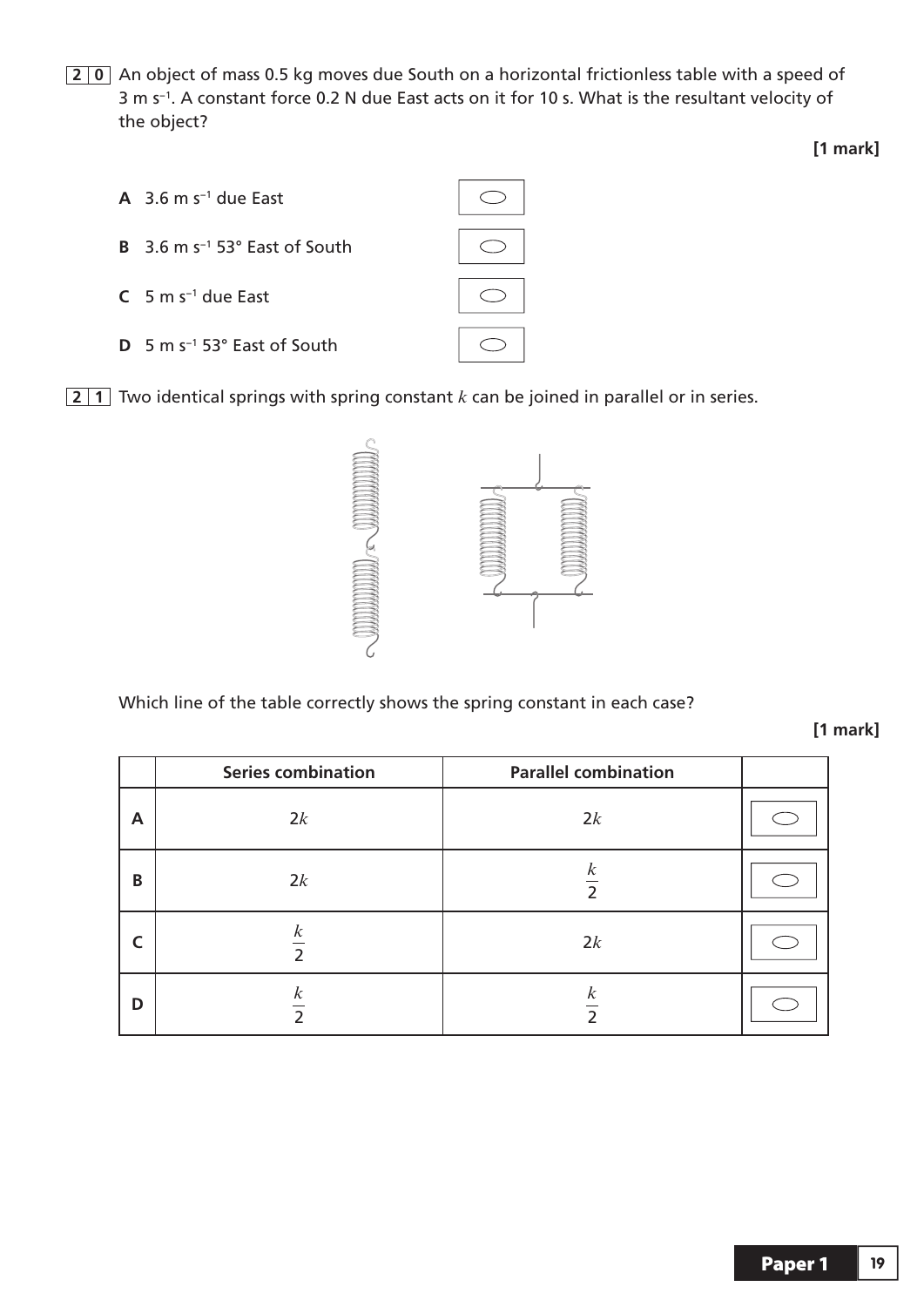**2 2** Two spheres of equal volume, one plastic and one metal, are projected horizontally from the top of a tall building at the same time and with the same velocity. Air resistance is negligible. Which statement correctly describes when and where they will land?

#### **[1 mark]**

- **A** The metal sphere will land first and closer to the building.
- **B** The metal sphere will land first and further from the building.
- **C** The plastic sphere will land first and closer to the building.
- **D** They will both land at the same time and at the same distance from the building.
- **2 3** Two projectiles P and Q are projected upwards at an angle with the same velocity *v*. The ground is horizontal. Projectile P is projected at angle  $\theta$  to the horizontal and projectile Q at angle (90° –  $\theta$ ) to the horizontal. The time of flight of projectile P is  $t_{_{P}}.$  What is the time of flight of projectile Q?



**2 4** A person travels up and down in a lift, stopping at each floor of the building. Which statement about the reaction force from the floor on the person is true?

Compared to the reaction force when the lift is stationary:

- **A** the reaction force is greater when the lift is going down and slowing down.
- **B** the reaction force is greater when the lift is going down and speeding up.
- **C** the reaction force is greater when the lift is going up and slowing down.
- **D** the reaction force is less when the lift is going up and speeding up.





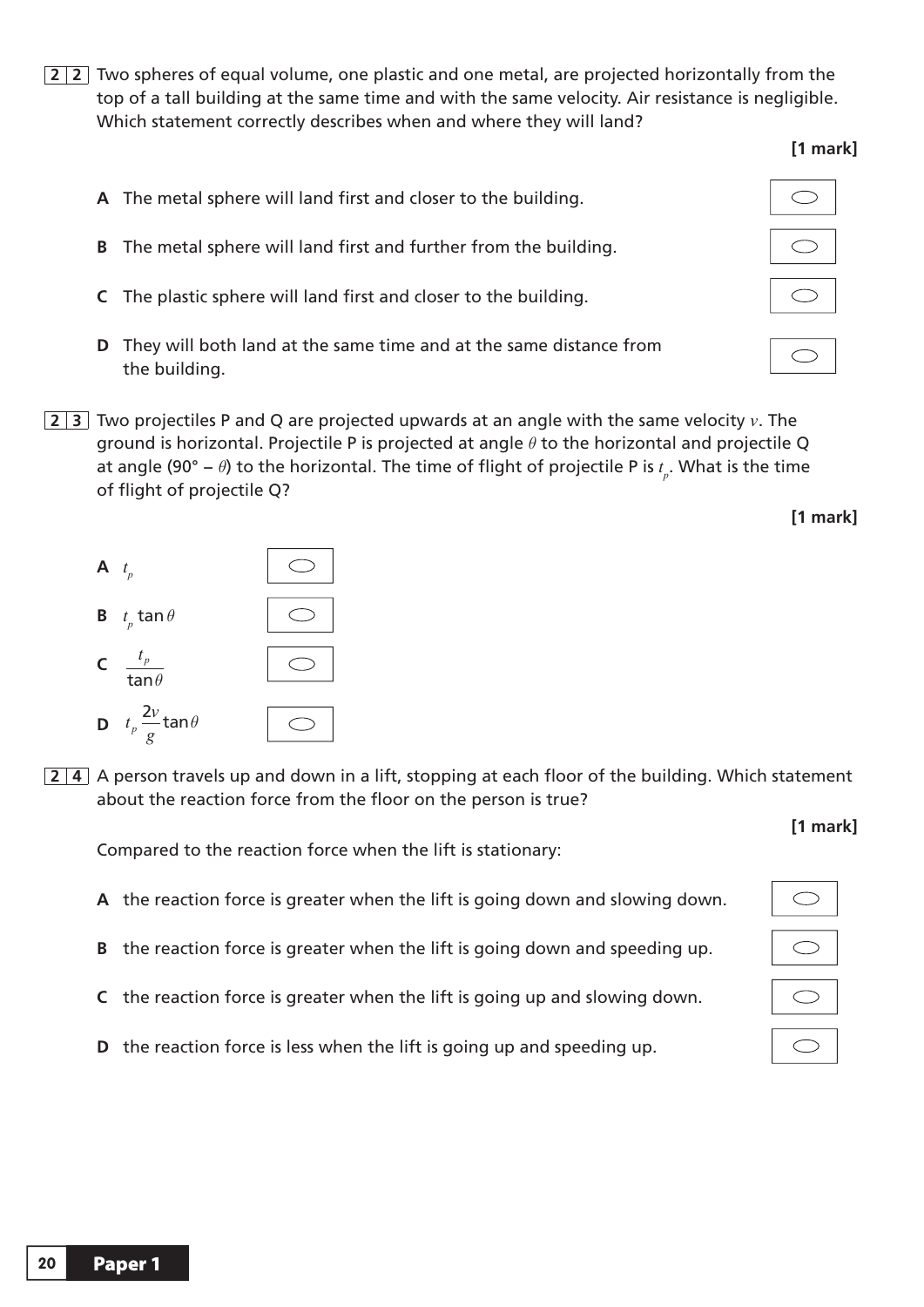- **2 5** A rope is used to raise a large crate of mass *M* to a platform at a height *h* above the ground. A ramp with negligible friction is set up at an angle of 45°, so that the rope can be used to pull the same mass up the ramp from the ground to the platform. What effect will this have on the work done in raising the crate?
	- **A** The work done will be less.
	- **B** The work done will be more.
	- **C** The work done will be the same.
	- **D** The work done will depend on how quickly the crate is raised.
- **2 6** A crane motor X raises 30 kg a height of 120 m in 2 minutes. A winch motor Y raises 8 kg a height of 6 m in 1.5 s and a lift motor Z raises 4 kg a height of 15 m in 10 s. Which motor delivers the most output power?
	- **A** crane X **B** winch Y **C** lift Z **D** They are all the same.  $\bigcirc$
- **27** In an open circuit the potential difference across the terminals of a cell is 9.0 V and when a current of 1.5 A passes through it is 7.8 V. What is the internal resistance of the cell?

**[1 mark]**

**[1 mark]**

**[1 mark]**

Paper 1 **21**

| A $0.8 \Omega$        |  |
|-----------------------|--|
| <b>B</b> $1.8 \Omega$ |  |
| C 5.2 $\Omega$        |  |
| D 6.0 $\Omega$        |  |

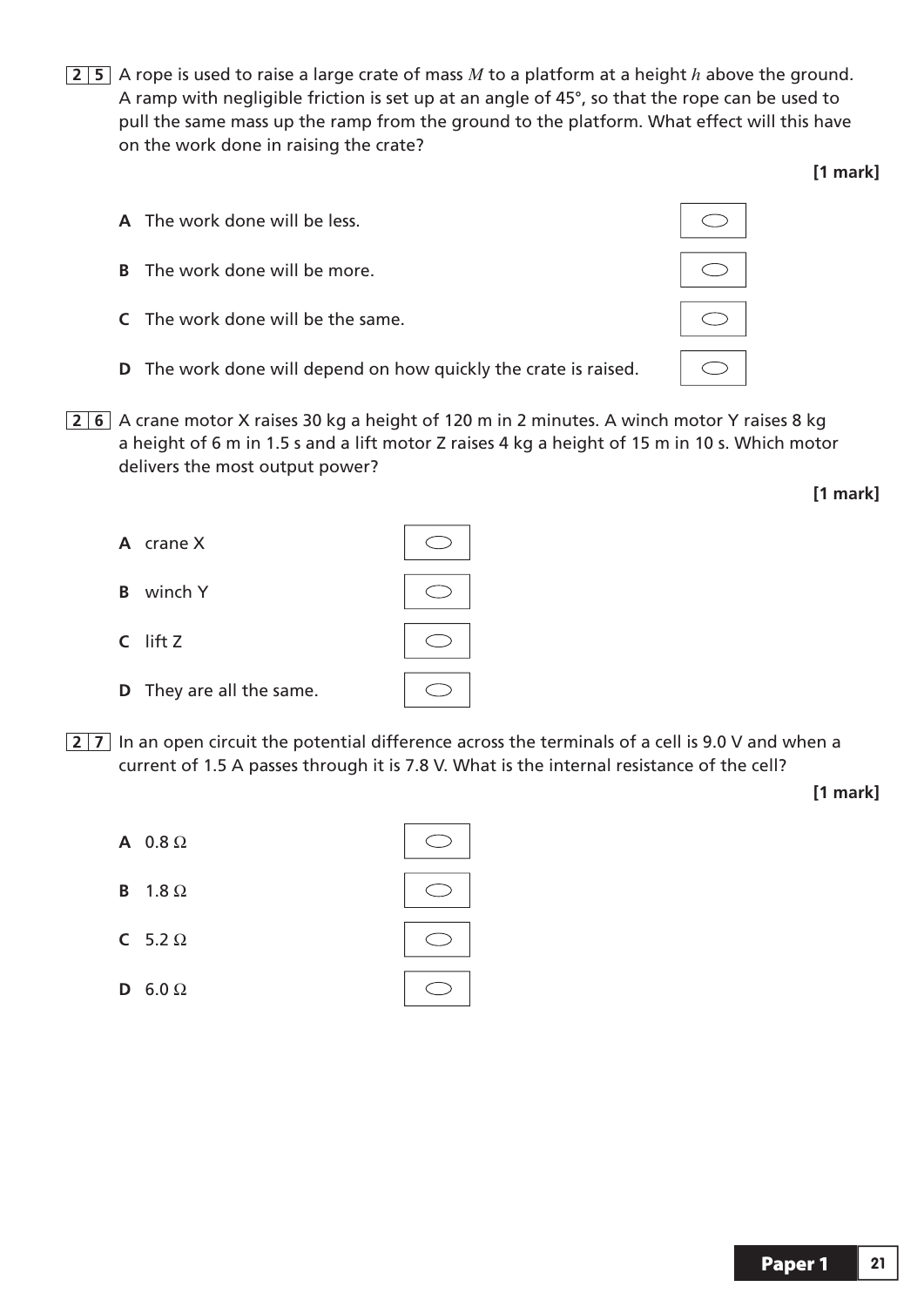

 Which of the following statements correctly describes what happens as the amount of light and the resistance of  $R_{_1}$  is changed?

- **A** It gets dark,  $V_1$  increases and can be used to switch on a lamp.<br>When *B* is decreased it is darker before the lamp switches on When  $R_1$  is decreased it is darker before the lamp switches on.
- **B** It gets dark,  $V_1$  increases and can be used to switch on a lamp.<br>When *B* is increased it is darker before the lamp switches on When  $R_1$  is increased it is darker before the lamp switches on.
- **C** It gets dark,  $V_2$  increases and can be used to switch on a lamp.<br>When *B* is decreased it is darker before the lamp switches on When  $R_1$  is decreased it is darker before the lamp switches on.
- **D** It gets dark,  $V_2$  increases and can be used to switch on a lamp.<br>When *B* is increased it is darker before the lamp switches an When  $R_1$  is increased it is darker before the lamp switches on.

|--|





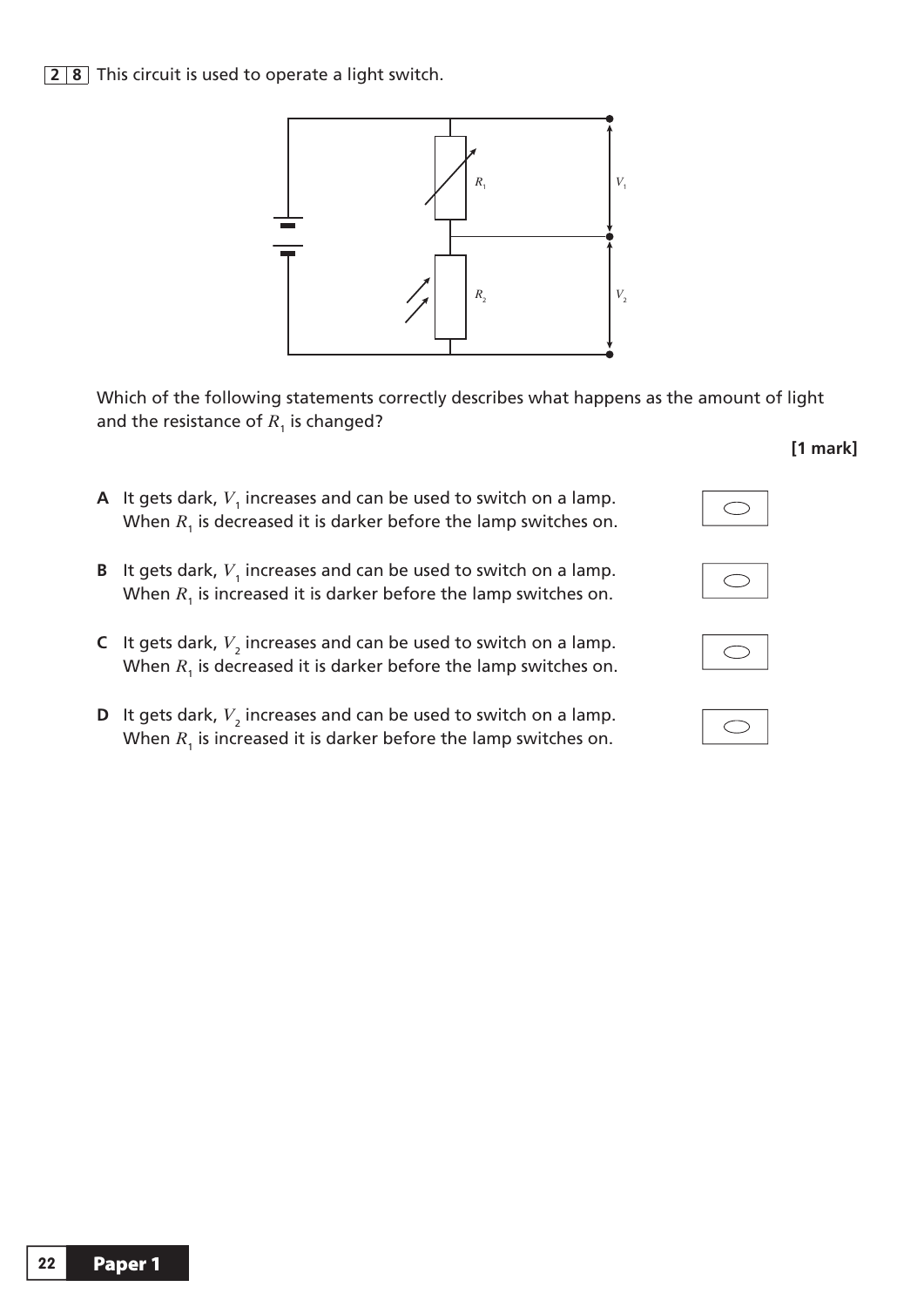- **2 9** A simple pendulum consisting of a small mass on the end of an inextensible string swings with simple harmonic motion. Which of the following statements correctly describes the energy in the system?
	- **A** The energy is at its maximum as the object passes through the mid-point of the oscillation.
	- **B** The energy is at its minimum as the object passes through the mid-point of the oscillation.
	- **C** The energy is at its maximum as the object reaches the highest point of the oscillation.
	- **D** The energy will not change with the position of the object.
- **30** An object oscillates with damped simple harmonic motion. Which of the following statements about the damping force is true?
	- **A** It is always in the opposite direction to the displacement.
	- **B** It is always in the opposite direction to the velocity.
	- **C** It is always proportional to the displacement.
	- **D** It is always in the same direction as the acceleration.



**[1 mark]**



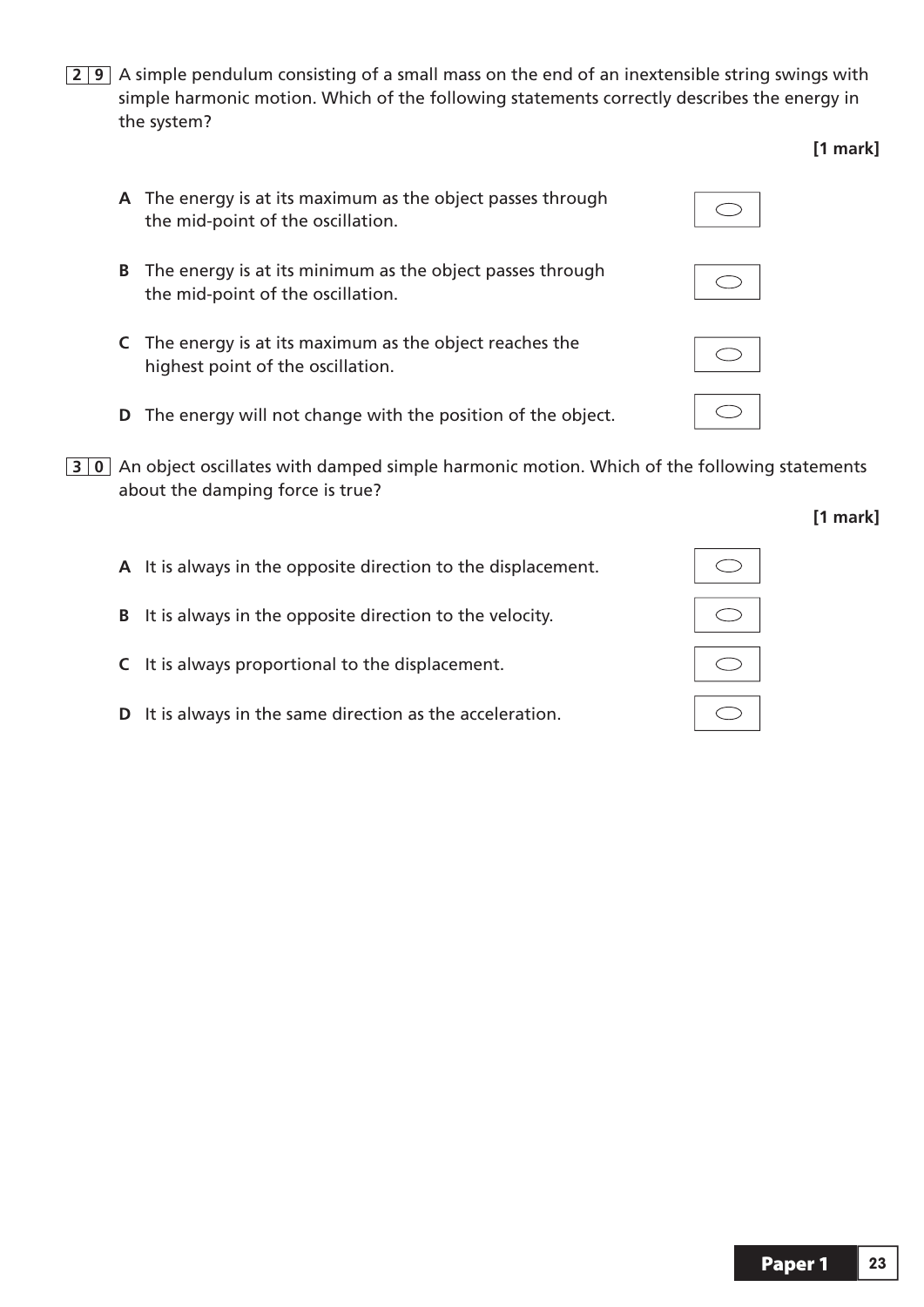**3 1** An object travels around a circle with radius *r*. The centre of the circle is at O.



The edge of the circle is banked at an angle  $\theta$  so that, at speed,  $v$ , the object cannot slip. What is the value of tan  $\theta$ ?

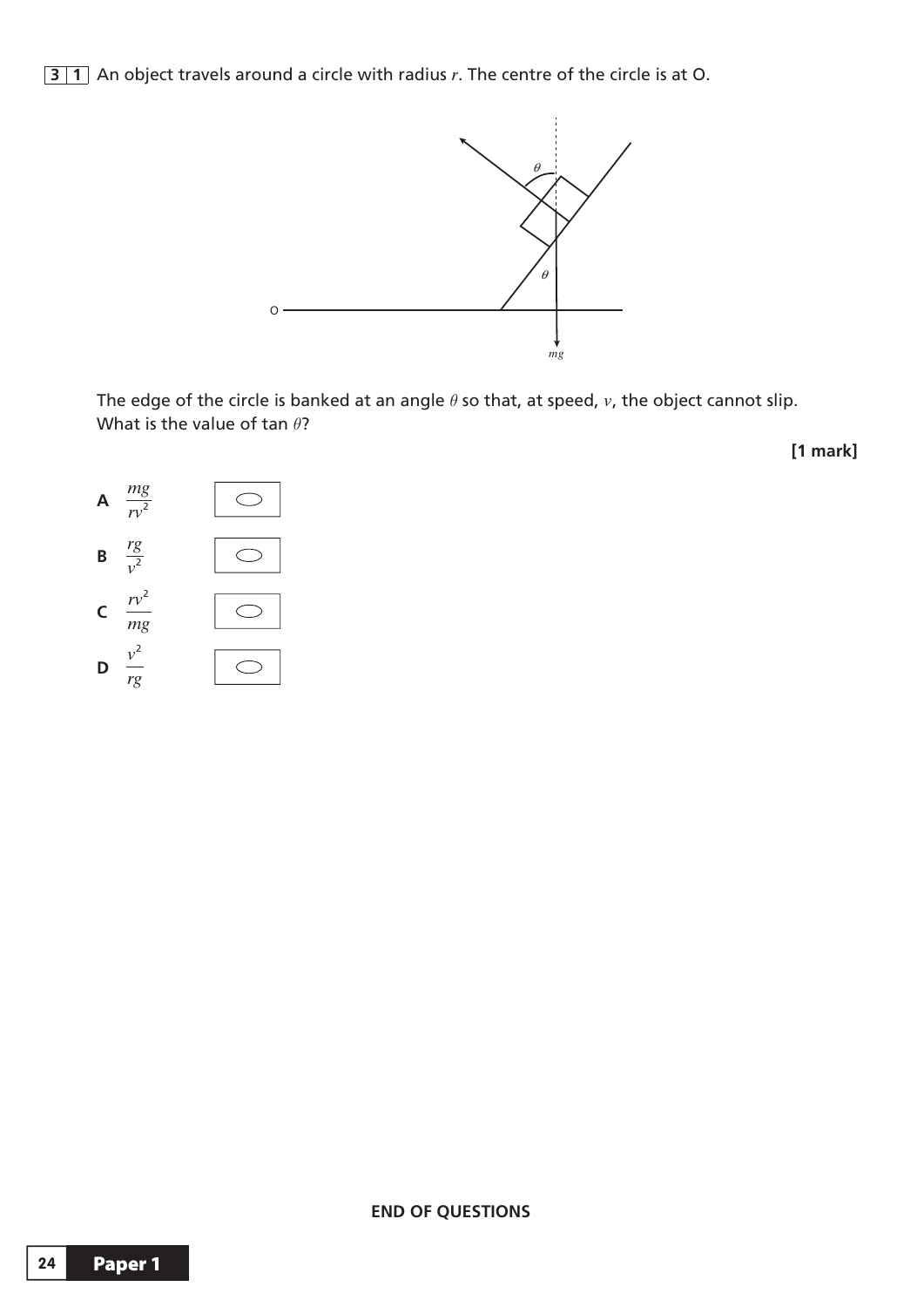#### DATA – FUNDAMENTAL CONSTANTS AND VALUES

| Quantity                                                              | Symbol                        | Value                     | <b>Units</b>                 |
|-----------------------------------------------------------------------|-------------------------------|---------------------------|------------------------------|
| speed of light in vacuo                                               | $\boldsymbol{c}$              | $3.00 \times 10^{8}$      | $m s^{-1}$                   |
| permeability of free space                                            | $\mu_{\scriptscriptstyle 0}$  | $4\pi \times 10^{-7}$     | $H \, \text{m}^{-1}$         |
| permittivity of free space                                            | $\mathcal{E}_0$               | $8.85 \times 10^{-12}$    | $F m^{-1}$                   |
| magnitude of the charge of electron                                   | $\boldsymbol{e}$              | $1.60 \times 10^{-19}$    | $\mathsf{C}$                 |
| the Planck constant                                                   | $\boldsymbol{h}$              | $6.63 \times 10^{-34}$    | Js                           |
| gravitational constant                                                | $\overline{G}$                | $6.67 \times 10^{-11}$    | N $m^2$ kg <sup>-2</sup>     |
| the Avogadro constant                                                 | $N_{\rm A}$                   | $6.02 \times 10^{23}$     | $mol-1$                      |
| molar gas constant                                                    | $\boldsymbol{R}$              | 8.31                      | $J K^{-1}$ mol <sup>-1</sup> |
| the Boltzmann constant                                                | $\boldsymbol{k}$              | $1.38 \times 10^{-23}$    | $J K^{-1}$                   |
| the Stefan constant                                                   | $\sigma$                      | $5.67 \times 10^{-8}$     | $W m^{-2} K^{-4}$            |
| the Wien constant                                                     | $\alpha$                      | $2.90 \times 10^{-3}$     | m K                          |
| electron rest mass<br>(equivalent to 5.5 $\times$ 10 <sup>-4</sup> u) | $m_{\rm e}$                   | $9.11 \times 10^{-31}$    | kg                           |
| electron charge/mass ratio                                            | $\epsilon$<br>$m_e$           | $1.76 \times 10^{11}$     | $C$ kg <sup>-1</sup>         |
| proton rest mass<br>(equivalent to 1.00728 u)                         | $m_{\rm p}$                   | $1.67(3) \times 10^{-27}$ | kg                           |
| proton charge/mass ratio                                              | $\mathfrak{e}$<br>$m_{\rm p}$ | $9.58 \times 10^{7}$      | $C$ kg <sup>-1</sup>         |
| neutron rest mass<br>(equivalent to 1.00867 u)                        | $m_{\rm n}$                   | $1.67(5) \times 10^{-27}$ | kg                           |
| gravitational field strength                                          | $\boldsymbol{g}$              | 9.81                      | $N$ kg <sup>-1</sup>         |
| acceleration due to gravity                                           | $\boldsymbol{g}$              | 9.81                      | $m s^{-2}$                   |
| atomic mass unit<br>(1u is equivalent to 931.5 MeV)                   | $\mathbf u$                   | $1.661 \times 10^{-27}$   | kg                           |

#### ALGEBRAIC EQUATION

*quadratic equation x*

✂

 $=\frac{-b \pm \sqrt{b^2-4ac}}{2a}$ 2

#### ASTRONOMICAL DATA

| <b>Body</b> | Mass/kg               | Mean radius/m        |
|-------------|-----------------------|----------------------|
| <b>Sun</b>  | $1.99 \times 10^{30}$ | $6.96 \times 10^{8}$ |
| Earth       | $5.98 \times 10^{24}$ | $6.37 \times 10^{6}$ |

#### GEOMETRICAL EQUATIONS

| arc length                      | $= r \theta$          |
|---------------------------------|-----------------------|
| circumference of circle         | $=2\pi r$             |
| area of circle                  | $= \pi r^2$           |
| curved surface area of cylinder | $=2\pi rh$            |
| area of sphere                  | $= 4\pi r^2$          |
| volume of sphere                | $=\frac{4}{3}\pi r^3$ |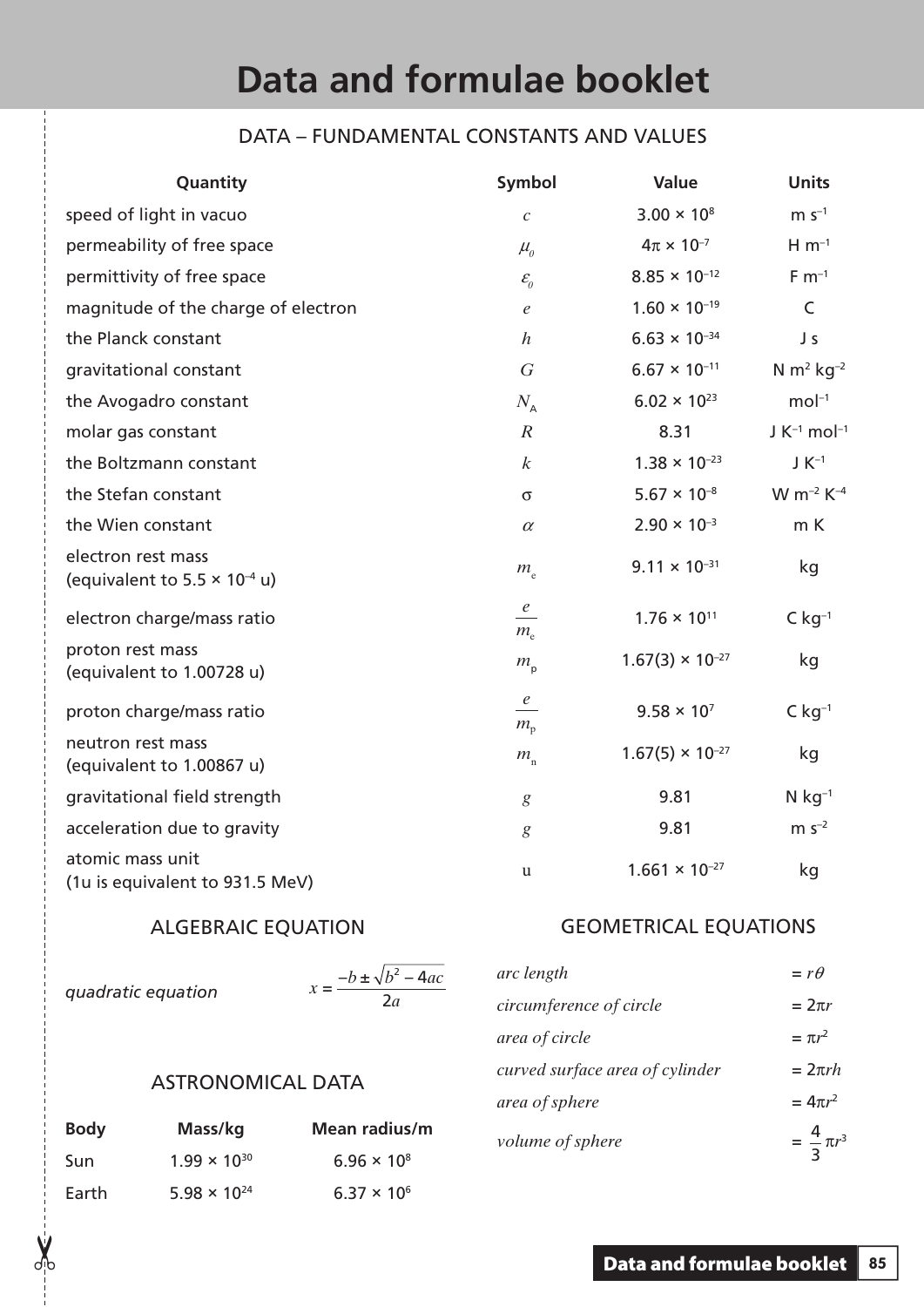#### Particle physics

| <b>Class</b> | <b>Name</b> | <b>Symbol</b> | <b>Rest energy/MeV</b> |
|--------------|-------------|---------------|------------------------|
| photon       | photon      | γ             | U                      |
| lepton       | neutrino    | $v_{\rm e}$   | 0                      |
|              |             | $v_{\mu}$     | O                      |
|              | electron    | $e^{\pm}$     | 0.510999               |
|              | muon        | $\mu^{\pm}$   | 105.659                |
| mesons       | $\pi$ meson | $\pi^\pm$     | 139.576                |
|              |             | $\pi^0$       | 134.972                |
|              | K meson     | $K^{\pm}$     | 493.821                |
|              |             | $K^0$         | 497.762                |
| baryons      | proton      | p             | 938.257                |
|              | neutron     | n             | 939.551                |

#### Properties of quarks

antiquarks have opposite signs

| <b>Type</b> | Charge          | <b>Baryon</b><br>number | <b>Strangeness</b> |
|-------------|-----------------|-------------------------|--------------------|
| u           | $+\frac{2}{3}e$ |                         |                    |
| d           | $-\frac{e}{3}$  |                         |                    |
| S           | $-\frac{1}{3}e$ |                         |                    |

#### Properties of Leptons

|                                                                                              |                           | Lepton number |
|----------------------------------------------------------------------------------------------|---------------------------|---------------|
| Particles:                                                                                   | $e^-, v_e^-, \mu^-, v_u^$ | ∓ 1           |
| Antiparticles: $\mid$ e <sup>+</sup> , $\overline{v}_{e}$ , $\mu^{+}$ , $\overline{v}_{\mu}$ |                           | - 1           |

#### Photons and energy levels

| photon energy         | $E = hf = hc / \lambda$                     |
|-----------------------|---------------------------------------------|
| photoelectricity      | $hf = \phi + E_{k(max)}$                    |
| energy levels         | $hf = E_1 - E_2$                            |
| de Broglie Wavelength | $\lambda = \frac{h}{n} = \frac{h}{n}$<br>mv |

#### Waves

| wave<br>speed                                                           |                                         | $c = f\lambda$ period                                                      | $f=\frac{1}{T}$                                                                   |
|-------------------------------------------------------------------------|-----------------------------------------|----------------------------------------------------------------------------|-----------------------------------------------------------------------------------|
| first<br>harmonic                                                       | $f = \frac{1}{2l} \sqrt{\frac{T}{\mu}}$ |                                                                            |                                                                                   |
| fringe<br>spacing                                                       |                                         | $w = \frac{\lambda D}{s}$ diffraction<br>grating d sin $\theta = n\lambda$ |                                                                                   |
| refractive index of a substance s, $n = \frac{c}{c_c}$                  |                                         |                                                                            |                                                                                   |
| for two different substances of refractive indices<br>$n_1$ and $n_2$ , |                                         |                                                                            |                                                                                   |
| law of refraction $n_1$ sin $\theta_1 = n_2$ sin $\theta_2$             |                                         |                                                                            |                                                                                   |
| critical angle $\sin \theta_c = \frac{n_2}{n_1}$ for $n_1 > n_2$        |                                         |                                                                            |                                                                                   |
| <b>Mechanics</b>                                                        |                                         |                                                                            |                                                                                   |
| moments                                                                 |                                         | moment = $Fd$                                                              |                                                                                   |
| velocity and<br>acceleration                                            |                                         | $v = \frac{\Delta s}{\Delta t}$                                            | $a = \frac{\Delta v}{\Delta t}$                                                   |
| equations of<br>motion                                                  |                                         | $v = u + at$                                                               | $s = \left(\frac{u+v}{2}\right)t$                                                 |
|                                                                         |                                         | $v^2 = u^2 + 2as$                                                          | $s = ut + \frac{at^2}{2}$                                                         |
| force                                                                   |                                         | $F = ma$                                                                   |                                                                                   |
| force                                                                   |                                         | $F = \frac{\Delta(mv)}{\Delta t}$                                          |                                                                                   |
| impulse                                                                 |                                         | $F \Delta t = \Delta (mv)$                                                 |                                                                                   |
| work, energy<br>and power                                               |                                         | $W = F s cos \theta$                                                       |                                                                                   |
|                                                                         |                                         | $E_{k} = \frac{1}{2}mv^{2}$                                                | $\Delta E_{\rm p} = mg\Delta h$                                                   |
|                                                                         |                                         | $P=\frac{\Delta W}{\Delta t}$ , $P=Fv$                                     |                                                                                   |
|                                                                         |                                         |                                                                            | $\textit{efficiency} = \frac{\textit{useful output power}}{\textit{input power}}$ |
| <b>Materials</b>                                                        |                                         |                                                                            |                                                                                   |
| density $\rho = \frac{m}{v}$                                            |                                         |                                                                            | Hooke's law $F = k \Delta L$                                                      |
| Young modulus = $\frac{\text{tensile stress}}{\text{tensile strain}}$   |                                         |                                                                            | tensile stress = $\frac{F}{A}$<br>tensile strain = $\frac{\Delta L}{I}$           |
| energy stored $E = \frac{1}{2} F \triangle L$                           |                                         |                                                                            |                                                                                   |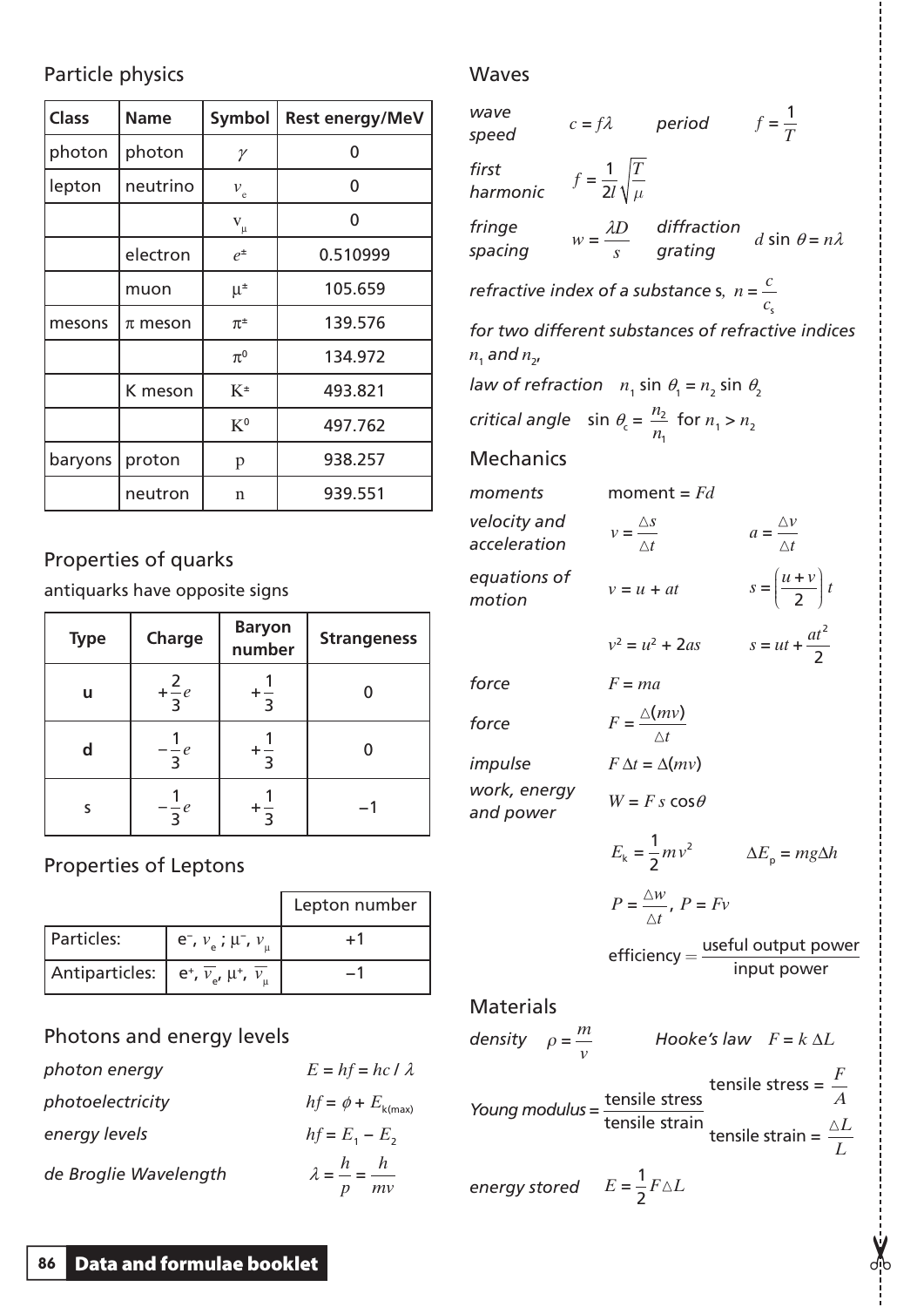| Electricity                       |                                                                                        |
|-----------------------------------|----------------------------------------------------------------------------------------|
| current and pd                    | $I = \frac{\Delta Q}{\Delta t}$ $V = \frac{W}{Q}$ $R = \frac{V}{I}$                    |
| resistivity                       | $\rho = \frac{RA}{I}$                                                                  |
| resistors in series               | $R_{\tau} = R_1 + R_2 + R_3 + $                                                        |
| resistors in parallel             | $\frac{1}{R_{\tau}} = \frac{1}{R_{\tau}} + \frac{1}{R_{\tau}} + \frac{1}{R_{\tau}} + $ |
| power                             | $P = VI = I^2 R = \frac{V^2}{R}$                                                       |
| emf                               | $\varepsilon = \frac{E}{Q}$ $\varepsilon = I(R+r)$                                     |
| <b>Circular motion</b>            |                                                                                        |
| magnitude of angular speed        | $\omega = \frac{V}{r}$<br>$\omega = 2\pi f$                                            |
| centripetal acceleration          | $a = \frac{v^2}{r} = \omega^2 r$                                                       |
| centripetal force                 | $F = \frac{mv^2}{r} = m\omega^2 r$                                                     |
| Simple harmonic motion            |                                                                                        |
| acceleration                      | $a = -\omega^2 x$                                                                      |
| displacement                      | $x = A \cos(\omega t)$                                                                 |
| speed                             | $v = \pm \omega \sqrt{(A^2 - x^2)}$                                                    |
| maximum speed                     | $v_{\text{max}} = \omega A$                                                            |
| maximum acceleration              | $a_{\text{max}} = \omega^2 A$                                                          |
| for a Mass-spring system          | $T = 2\pi \sqrt{\frac{m}{k}}$                                                          |
| for a simple pendulum             | $T = 2\pi \sqrt{\frac{l}{g}}$                                                          |
| Thermal physics                   |                                                                                        |
| energy to change<br>temperature   | $Q = mc\Delta\theta$                                                                   |
| energy to change state            | $Q = m l$                                                                              |
| gas law                           | $pV = nRT$<br>$pV = NkT$                                                               |
| kinetic theory model              | $pV = \frac{1}{3} N m (c_{\rm rms})^2$                                                 |
| kinetic energy of gas<br>molecule | $\frac{1}{2}m(c_{\rm rms})^2 = \frac{3}{2}kT = \frac{3RT}{2N}.$                        |

ďŗ

#### Gravitational fields

| force between two masses                                       | $F = \frac{Gm_1m_2}{r^2}$      |
|----------------------------------------------------------------|--------------------------------|
| gravitational field strength                                   | $g = \frac{F}{m}$              |
| magnitude of gravitational<br>field strength in a radial field | $g = \frac{GM}{r^2}$           |
| work done                                                      | $\Delta W = m \Delta V$        |
| gravitational potential                                        | $V = -\frac{GM}{\hbar}$        |
|                                                                | $g=-\frac{\Delta V}{\Delta r}$ |

 $\triangle r$ 

#### Electric fields and capacitors

| force between two<br>point charges    | $F = \frac{1}{4\pi\varepsilon_0} \frac{Q_1 Q_2}{r^2}$                                                 |
|---------------------------------------|-------------------------------------------------------------------------------------------------------|
| force on a charge                     | $F = EO$                                                                                              |
| field strength for a<br>uniform field | $F = \frac{V}{d}$                                                                                     |
| work done                             | $\Delta W = Q \Delta V$                                                                               |
| field strength for a<br>radial field  | $E = \frac{1}{4\pi\epsilon_0} \frac{Q}{r^2}$                                                          |
| electric potential                    | $V = \frac{1}{4\pi\epsilon_0} \frac{Q}{r}$                                                            |
| capacitance                           | $E = \frac{\Delta V}{\Delta r}$<br>$C = \frac{Q}{V}$<br>$C = \frac{A \varepsilon_0 \varepsilon_r}{I}$ |
| capacitor energy<br>stored            | $E = \frac{1}{2}QV = \frac{1}{2}CV^2 = \frac{1}{2}\frac{Q^2}{C}$                                      |
| capacitor charging                    | $Q = Q_0(1 - e^{-t/RC})$                                                                              |
| decay of charge                       | $Q = Q_0 e^{-t/RC}$                                                                                   |
| time constant                         | RC                                                                                                    |
|                                       |                                                                                                       |